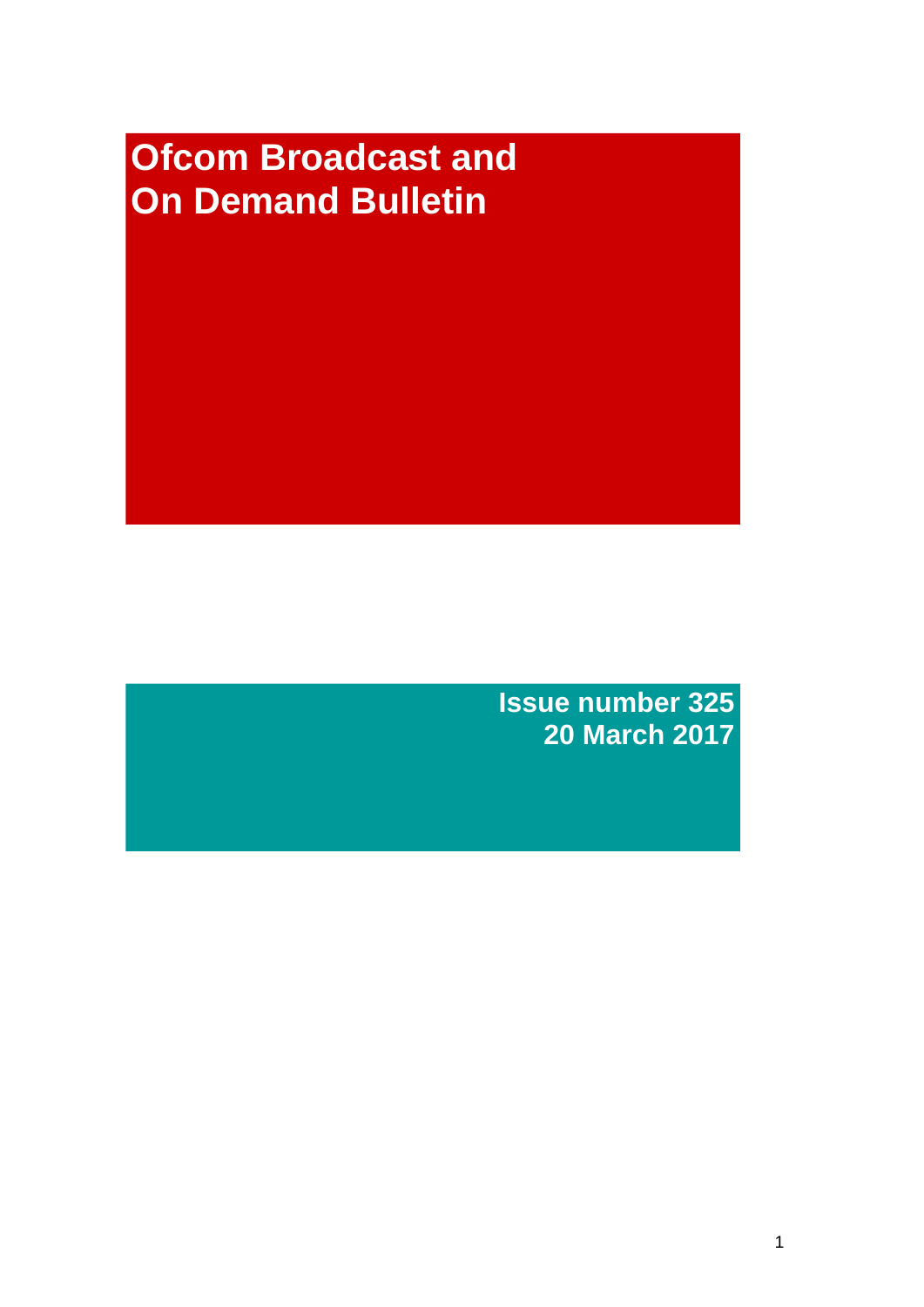# **Contents**

| Introduction                                                                     | 3              |
|----------------------------------------------------------------------------------|----------------|
| <b>Note to Broadcasters</b>                                                      |                |
| <b>Election programming</b>                                                      | 5              |
| <b>Broadcast Standards cases</b>                                                 |                |
| In Breach                                                                        |                |
| <b>Second Story Man</b><br>Sony Movie Channel, 17 January 2017, 11:00            | $\overline{7}$ |
| Dai Haywood Rock & Roll<br>BRFM, 25 October 2016, 19:00                          | 9              |
| Sponsorship of news bulletin<br>BCR FM, 16 December 2016, 09:00                  | 12             |
| Resolved                                                                         |                |
| The JVS Show<br>BBC Three Counties Radio, 21 November 2016, 09:00                | 14             |
| <b>Broadcast Licence Conditions cases</b>                                        |                |
| In Breach                                                                        |                |
| Broadcasting licensees' non-payment of licence fees<br><b>Various Licensees</b>  | 23             |
| <b>On Demand cases</b>                                                           |                |
| In Breach/Resolved                                                               |                |
| <b>Provision of information</b><br>various On Demand Programme Service Providers | 24             |
| <b>Tables of cases</b>                                                           |                |
| <b>Investigations Not in Breach</b>                                              | 26             |
| <b>Complaints assessed, not investigated</b>                                     | 27             |
| <b>Complaints outside of remit</b>                                               | 36             |
| <b>Investigations List</b>                                                       | 37             |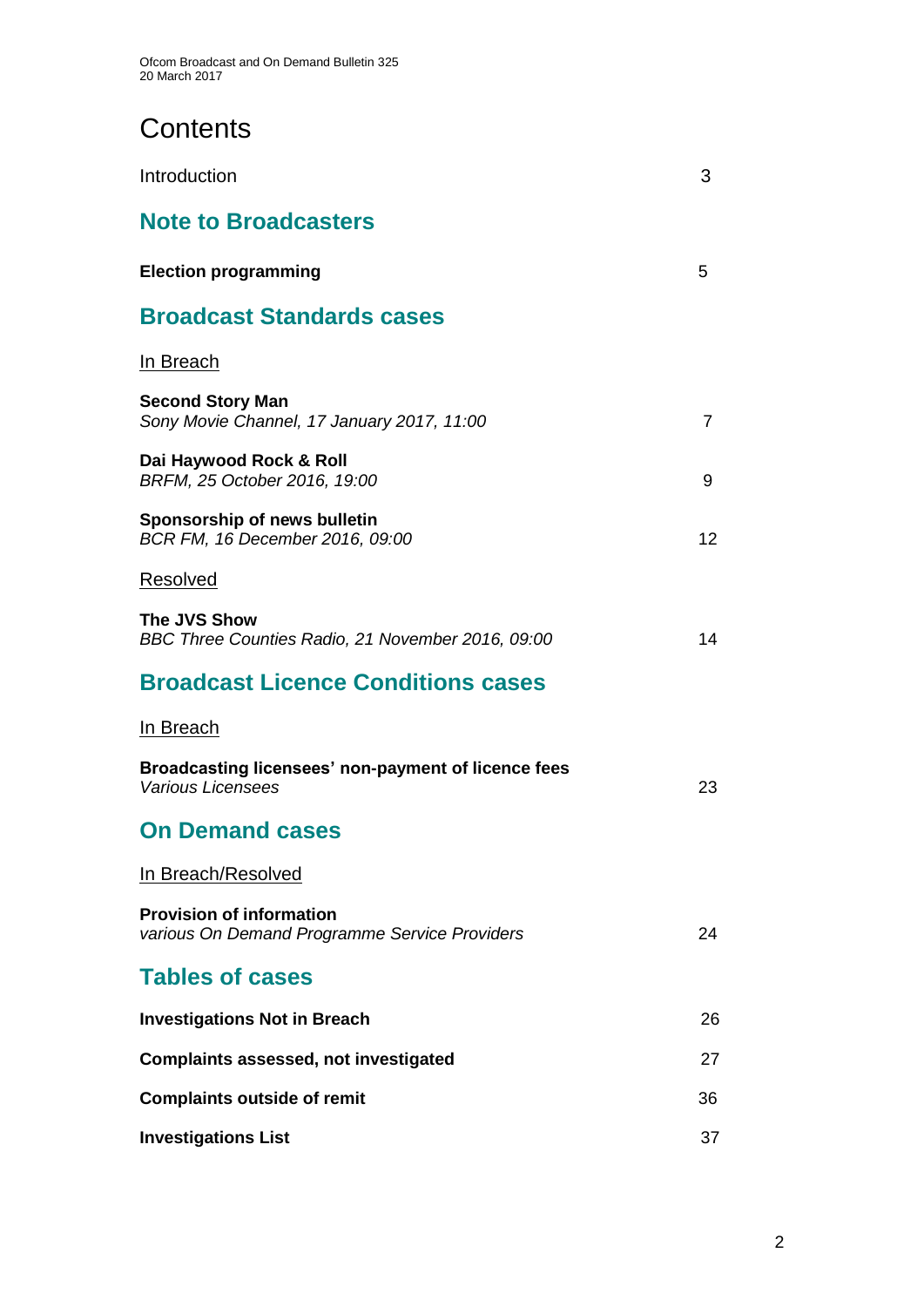# **Introduction**

Under the Communications Act 2003 ("the Act"), Ofcom has a duty to set standards for broadcast content as appear to it best calculated to secure the standards objectives<sup>1</sup>. Ofcom also has a duty to secure that every provider of a notifiable On Demand Programme Services ("ODPS") complies with certain standards requirements as set out in the Act<sup>2</sup>. Ofcom must include these standards in a code, codes or rules. These are listed below.

The Broadcast and On Demand Bulletin reports on the outcome of investigations into alleged breaches of those Ofcom codes and rules below, as well as licence conditions with which broadcasters regulated by Ofcom are required to comply. We also report on the outcome of ODPS sanctions referrals made by the ASA on the basis of their rules and guidance for advertising content on ODPS. These Codes, rules and guidance documents include:

- a) [Ofcom's Broadcasting Code](http://stakeholders.ofcom.org.uk/broadcasting/broadcast-codes/broadcast-code/) ("the Code") for content broadcast on television and radio services.
- b) the [Code on the Scheduling of Television Advertising](https://www.ofcom.org.uk/__data/assets/pdf_file/0014/32162/costa-april-2016.pdf) ("COSTA") which contains rules on how much advertising and teleshopping may be scheduled in television programmes, how many breaks are allowed and when they may be taken.
- c) certain sections of the [BCAP Code: the UK Code of Broadcast Advertising,](https://www.cap.org.uk/Advertising-Codes/Broadcast.aspx) which relate to those areas of the BCAP Code for which Ofcom retains regulatory responsibility for on television and radio services. These include:
	- the prohibition on 'political' advertising;
	- sponsorship and product placement on television (see Rules 9.13, 9.16 and 9.17 of the Code) and all commercial communications in radio programming (see Rules 10.6 to 10.8 of the Code);
	- 'participation TV' advertising. This includes long-form advertising predicated on premium rate telephone services – most notably chat (including 'adult' chat), 'psychic' readings and dedicated quiz TV (Call TV quiz services). Ofcom is also responsible for regulating gambling, dating and 'message board' material where these are broadcast as advertising<sup>3</sup>.
- d) other licence conditions which broadcasters must comply with, such as requirements to pay fees and submit information which enables Ofcom to carry out its statutory duties. Further information can be found on Ofcom's website for [television](http://licensing.ofcom.org.uk/tv-broadcast-licences/) and [radio](http://licensing.ofcom.org.uk/radio-broadcast-licensing/) licences.
- e) Ofcom's [Statutory Rules and Non-Binding Guidance for Providers of On-](http://stakeholders.ofcom.org.uk/binaries/broadcast/on-demand/rules-guidance/rules_and_guidance.pdf)[Demand Programme Services](http://stakeholders.ofcom.org.uk/binaries/broadcast/on-demand/rules-guidance/rules_and_guidance.pdf) for editorial content on ODPS. Ofcom considers sanctions in relation to advertising content on ODPS on referral by the Advertising Standards Authority ("ASA"), the co-regulator of ODPS for advertising or may do so as a concurrent regulator.

[Other codes and requirements](http://stakeholders.ofcom.org.uk/broadcasting/broadcast-codes/) may also apply to broadcasters, depending on their circumstances. These include the Code on Television Access Services (which sets out how much subtitling, signing and audio description relevant licensees must

<sup>1</sup> <sup>1</sup> The relevant legislation is set out in detail in Annex 1 of the Code.

<sup>&</sup>lt;sup>2</sup> The relevant legislation can be found at Part 4A of the Act.

<sup>3</sup> BCAP and ASA continue to regulate conventional teleshopping content and spot advertising for these types of services where it is permitted. Ofcom remains responsible for statutory sanctions in all advertising cases.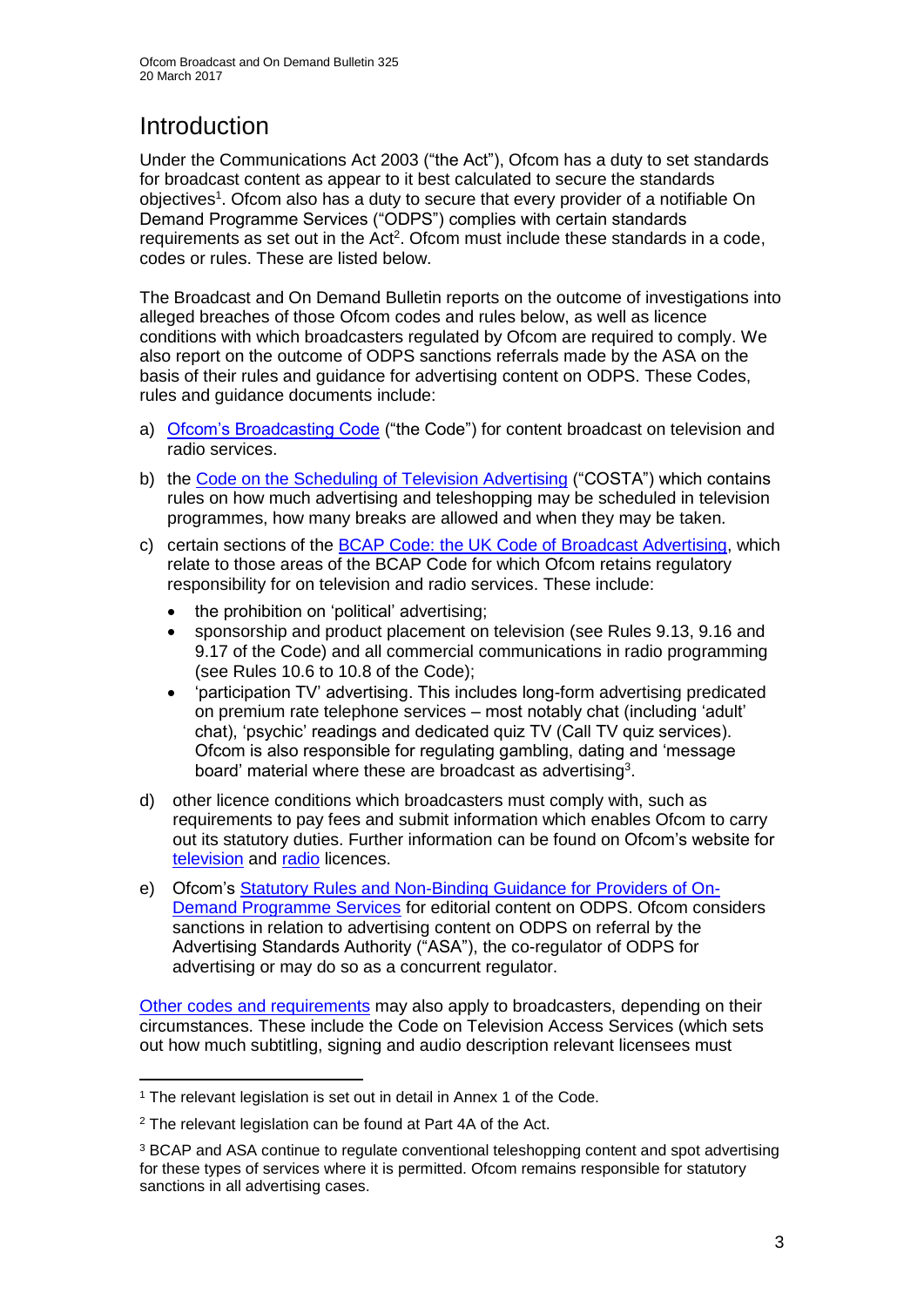provide), the Code on Electronic Programme Guides, the Code on Listed Events, and the Cross Promotion Code.

**It is Ofcom's policy to describe fully the content in television, radio and on demand content. Some of the language and descriptions used in Ofcom's Broadcast and On Demand Bulletin may therefore cause offence.**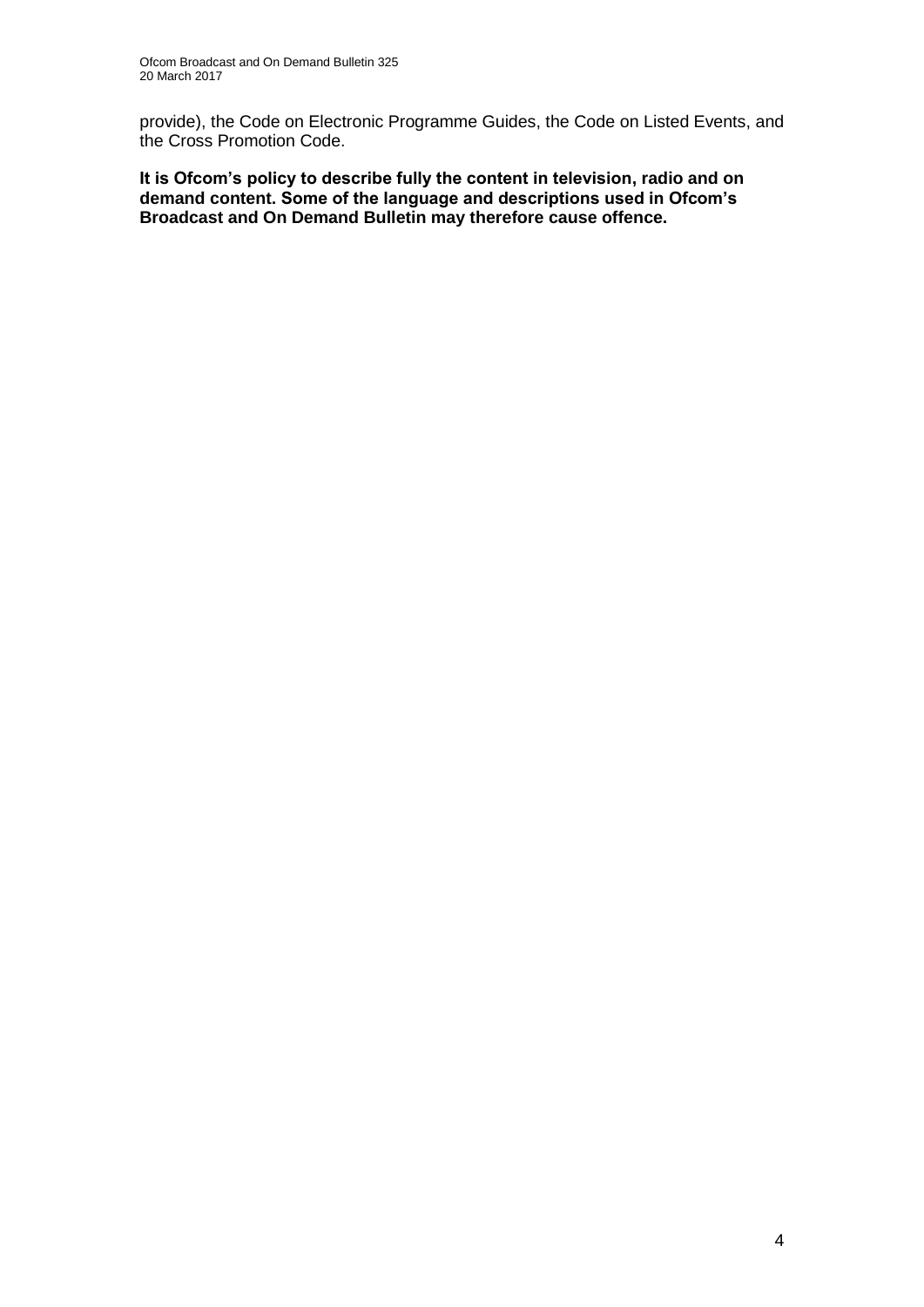# **Note to Broadcasters**

### **Election programming**

On 4 May 2017, various local elections will be taking place across the UK.

Ofcom would like to remind all broadcasters of the rules surrounding election-related programmes and content. In particular, broadcasters should ensure that they comply with Section Five (Due Impartiality) and Section Six (Elections and Referendums) of the Code, as well as the prohibition of political advertising contained in section 321 of the Communications Act 2003 and reflected as Section 7 of the BCAP Code.

On 9 March 2017, Ofcom published a Statement<sup>1</sup> setting out:

- our decision to remove the concept of the list of larger parties from Section Six of the Code and the rules on party political and referendum broadcasts ("PPRB Rules"); and
- changes to apply Section Five (due impartiality and due accuracy) and Section Six of the Code, to the BBC

Our changes to Section Five and Section Six of the Code and the PPRB Rules will come into effect on 22 March 2017, the date when Ofcom becomes responsible for enforcing these rules, in relation to BBC content. The changes to these rules are laid out in our Statement<sup>2</sup> and will be published on the Ofcom website on 22 March 2017, along with updated versions of the Guidance to Section Five and Section Six of the Code.

Following the removal of the concept of larger parties from our rules, and to help broadcasters to take editorial decisions during election campaigns, we have published<sup>3</sup> an annual digest of past electoral and current support ahead of the elections taking place on 4 May 2017. This also sets out the factors we would consider when making decisions in the area of elections, including that we put more weight on evidence of past electoral support than evidence of current support (e.g. opinion polls).

In relation to the elections being contested on 4 May 2017, the rules in Section Six of the Code will apply when the "election period" commences, which will be as follows for the different categories of elections:

- English local (and mayoral) government: 27 March 2017.
- Welsh local government: 27 March 2017.
- Scottish local government: 22 March 2017.

<sup>2</sup> See footnote 1. The new version of the PPRB Rules is contained in Annex 1 and the new versions of Section Five and Section Six of the Code are contained in Annex 2.

<sup>1</sup> <sup>1</sup> See [https://www.ofcom.org.uk/\\_\\_data/assets/pdf\\_file/0030/98148/Due-impartiality-and](https://www.ofcom.org.uk/__data/assets/pdf_file/0030/98148/Due-impartiality-and-elections-statement.pdf)[elections-statement.pdf](https://www.ofcom.org.uk/__data/assets/pdf_file/0030/98148/Due-impartiality-and-elections-statement.pdf)

<sup>&</sup>lt;sup>3</sup> See https://www.ofcom.org.uk/ data/assets/pdf\_file/0031/98149/Election-Digest.pdf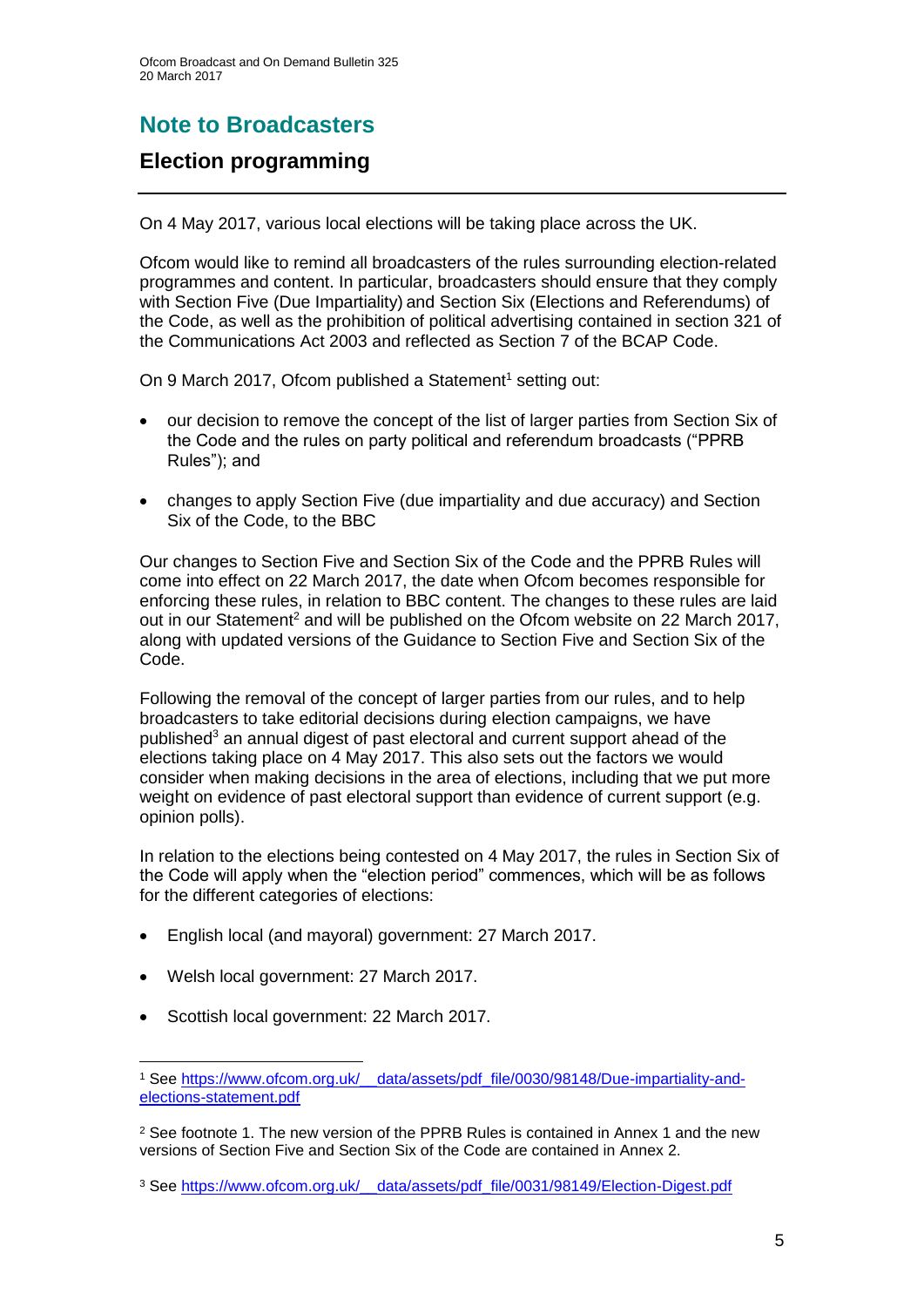Ofcom will consider any breach arising from election-related programming to be potentially serious, and will consider taking appropriate regulatory action, including considering the imposition of a statutory sanction.

If a complaint is made which raises a substantive issue concerning due impartiality during the election period, and in Ofcom's opinion the complaint, if upheld, might require redress before the election, it will be considered by Ofcom's Election Committee<sup>4</sup>. In these cases, it will be necessary for Ofcom to act quickly to determine the outcome in a proportionate and transparent manner before the election and broadcasters should be prepared to engage with Ofcom on short timescales.

For further information about the various elections being contested on 4 May 2017, broadcasters should visit the Electoral Commission website at [www.electoralcommission.org.uk](http://www.electoralcommission.org.uk/)

Broadcasters are also reminded that if they would find it helpful to have informal guidance on Sections Five and Six of the Code, they can contact Ofcom directly [\(adam.baxter@ofcom.org.uk](mailto:adam.baxter@ofcom.org.uk) or [stephen.taylor@ofcom.org.uk\)](mailto:stephen.taylor@ofcom.org.uk).

1

<sup>4</sup> See Ofcom Election Committee's Terms of Reference [http://www.ofcom.org.uk/about/how](http://www.ofcom.org.uk/about/how-ofcom-is-run/committees/election-committee/terms-of-reference/)[ofcom-is-run/committees/election-committee/terms-of-reference/](http://www.ofcom.org.uk/about/how-ofcom-is-run/committees/election-committee/terms-of-reference/)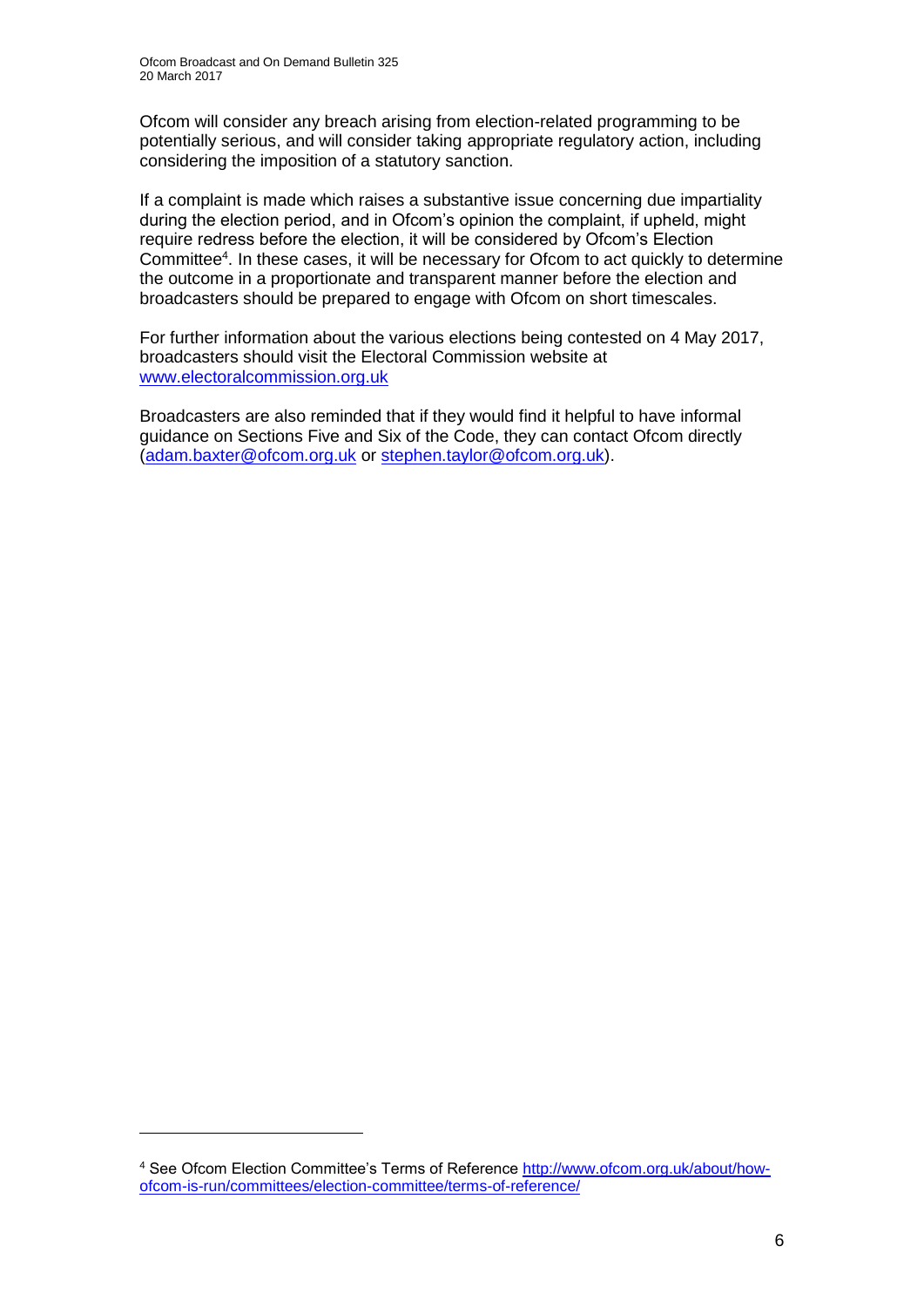### **Broadcast Standards cases**

### **In Breach**

### **Second Story Man**

*Sony Movie Channel, 17 January 2017, 11:00*

#### **Introduction**

Sony Movie Channel broadcasts on terrestrial, satellite and cable platforms. The licence for Sony Movie Channel is held by Entertainment Networks (UK) Limited ("ENL" or "the Licensee"), a subsidiary of Sony Pictures Entertainment.

*Second Story Man* is a made for television film about a man's struggle to cope following the death of his wife during their attempt to rob a bank. A complainant alerted Ofcom to the inclusion of the most offensive language in the broadcast.

There were three instances of the word "fucking": at the following times:

- *"…call it a fucking job"* and *"*[i]*t's politics man, always fucking politics"* at approximately 11:49; and
- *"…what would make this fucking fair!"* at 12:20.

Ofcom considered the material raised issues warranting investigation under Rule 1.14 of the Code which states:

"The most offensive language must not be broadcast before the watershed…".

We therefore asked the Licensee for its comments under this rule.

#### **Response**

ENL explained that while most of the offensive language had been edited from the film prior to broadcast, three instances of the most offensive language remained. This was the result of human error.

The Licensee said that once it had been made aware of the issue it had: removed the content from its library; reviewed similar material that had been edited around the same time; met with the individual member of staff to review their understanding of the rule and procedures in place; and arranged a training session for all quality control operators to reinforce their understanding of the Code and its own internal escalation procedures.

ENL stated that it took incidents of this nature seriously and would continue to ensure it had robust compliance procedures in place.

#### **Decision**

Under the Communications Act 2003, Ofcom has a statutory duty to set standards for broadcast content as appear to it best calculated to secure the standards objectives, one of which is that "persons under the age of eighteen are protected". This objective is reflected in Section One of the Code.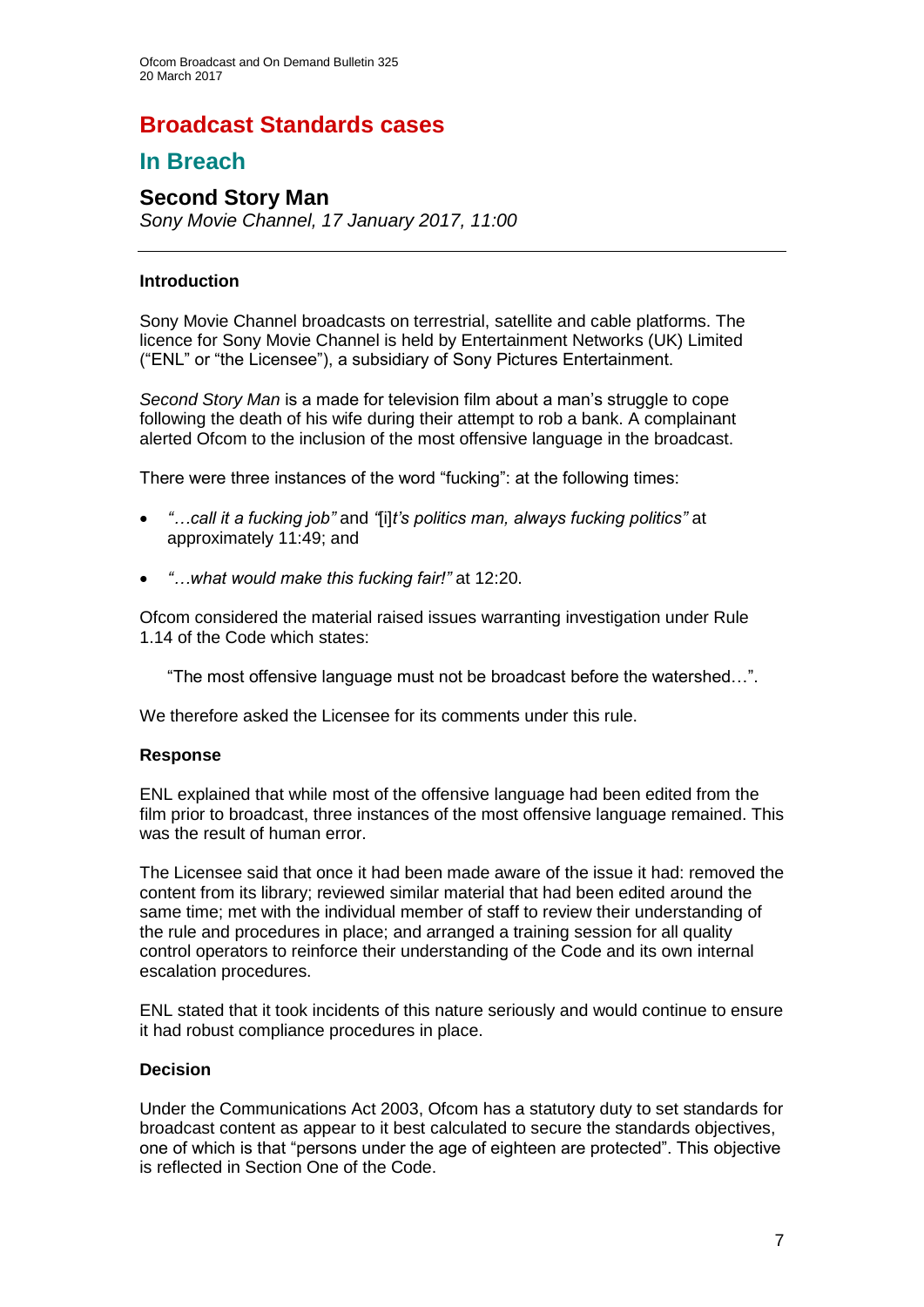Rule 1.14 states the most offensive language must not be broadcast on television before the watershed. Of com's 2016 research<sup>1</sup> on offensive language clearly indicates that the word "fuck" and variations of it are considered by audiences to be amongst the most offensive language.

In this case the word "fucking" was broadcast three times – clear examples of the most offensive language being broadcast before the watershed.

Ofcom noted the steps taken by the Licensee to ensure ongoing compliance with the Code, Nonetheless, the broadcast of this material was a clear breach of Rule 1.14.

#### **Breach of Rule 1.14**

1

<sup>1</sup> On 30 September 2016, Ofcom published updated research in this area: Attitudes to potentially offensive language and gestures on television and on radio: [https://www.ofcom.org.uk/\\_\\_data/assets/pdf\\_file/0022/91624/OfcomOffensiveLanguage.pdf](https://www.ofcom.org.uk/__data/assets/pdf_file/0022/91624/OfcomOffensiveLanguage.pdf)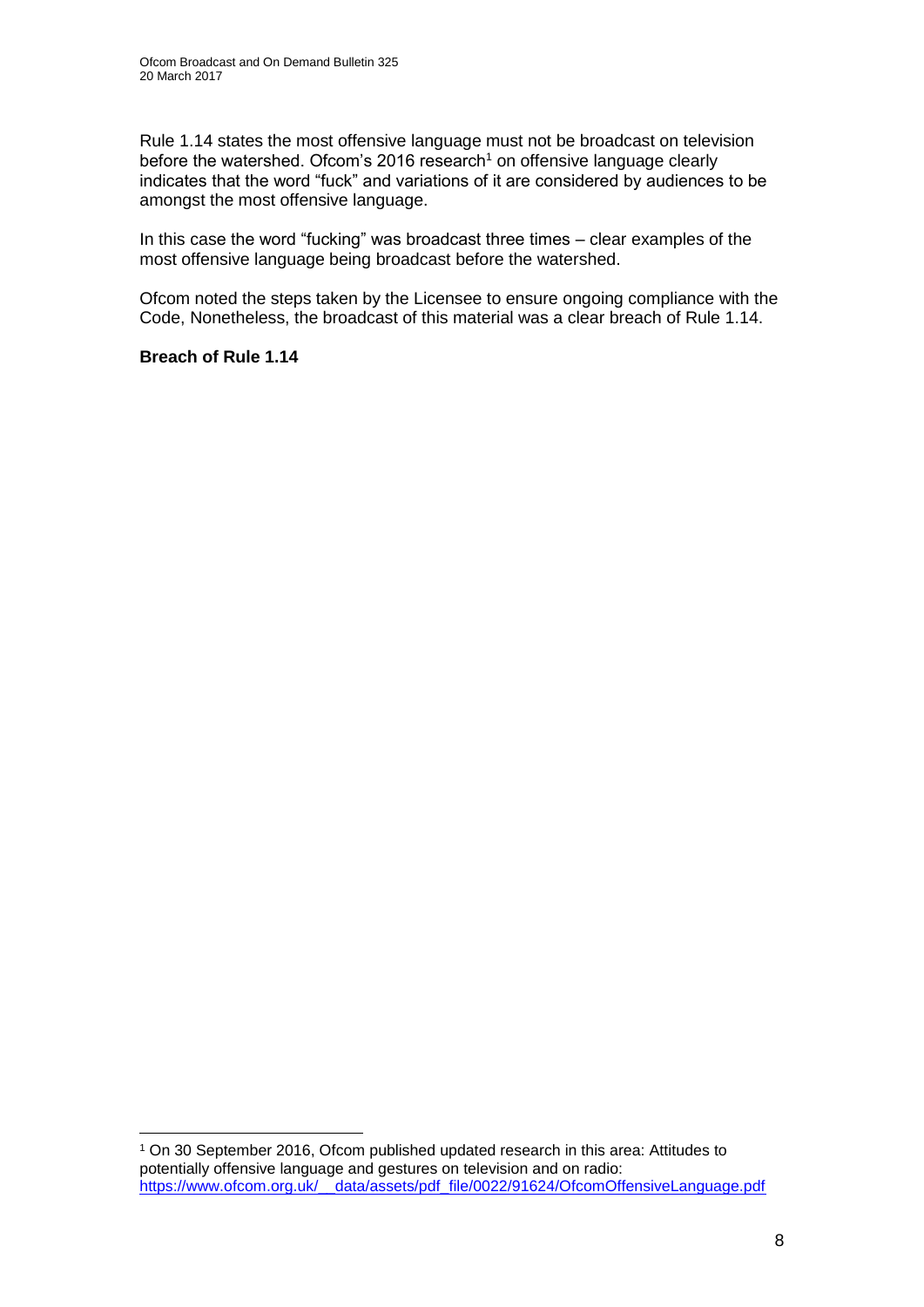# **In Breach**

### **Dai Haywood Rock & Roll**

*BRFM, 25 October 2016, 19:00*

#### **Introduction**

*BRFM* is a community radio station serving Brynmawr and the surrounding area of Blaenau Gwent in South Wales. It broadcasts a mixture of music and speech in English and Welsh. The licence for BRFM is held by BRFM Limited ("BRFML" or "the Licensee").

*Dai Haywood Rock & Roll* is a weekly programme specialising in rock and roll music from the 1950s and 1960s.

A complainant alerted Ofcom to a comment which they felt was offensive. It was made by the presenter, Dai Haywood, about gay and bisexual people:

*"Just been talking to Graham about the way, the way the world is going with everybody being bis and gays and, well they say: like Betty was saying; there won't be no midwives 20 years from now, midwives will be a thing of the past. 'Cause my granddaughter's hoping to become a midwife, and funny I only said to her yesterday you'll be redundant by the time you're 40, with all the gay people around. There'll be no reproduction going on. But Betty did say they'd be opening two new factories in Blaenau: they'll be for blow up, male blow-up dolls and the other will be a dildo factory. So there will be work around!"*

We considered this material raised potential substantive warranting investigation under Rule 2.3 of Code:

"In applying generally accepted standards, broadcasters must ensure material that may cause offence is justified by the context. Such material may include…discrimination treatment or language (for example on the grounds of…sexuality...). Appropriate information should also be broadcast where it would assist in avoiding or minimising offence".

We therefore asked BRFML how the material complied with this rule.

#### **Response**

The Licensee expressed its "deepest apologies" for the broadcast of this content. It added that the presenter was a volunteer and had apologised "sincerely" for his remarks. BRFML also stated its belief that the presenter had been encouraged to make his comments by two listeners to the programme. Nonetheless, it added that there was "no excuse" for the broadcast of these comments.

The Licensee said that as soon as it became aware of the incident, it suspended the presenter with immediate effect and after further discussions, confirmed that the presenter would no longer be involved with the station.

BRFML said that it had issued an on-air apology for any offence that may have been caused by the comments and also held a meeting with its presenters and volunteers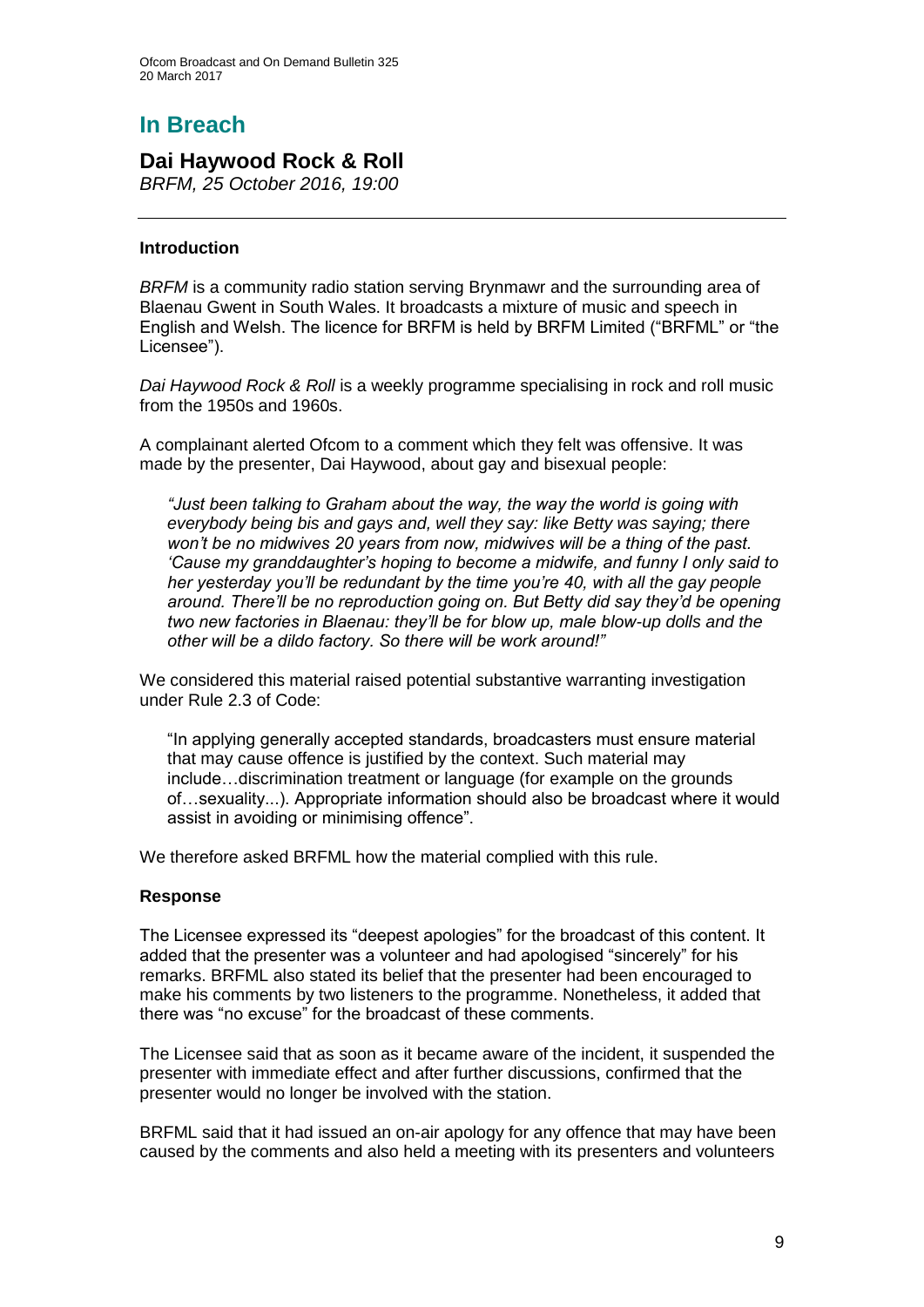to "reiterate the code of conduct and the responsibility to the organisation of presenters".

The Licensee highlighted its good compliance record and submitted that although it could not defend the presenter's remarks, as the programme was live the comments would have been difficult to prevent.

#### **Decision**

Under the Communications Act 2003, Ofcom has a duty to set standards for broadcast content as appear to it best calculated to secure the standards objectives, including that "generally accepted standards are applied to the contents of television and radio services so as to provide adequate protection for members of the public from the inclusion in such services of offensive and harmful material". This duty is reflected in Section Two of the Code.

In reaching its Decision in this case, Ofcom has taken account of the Licensee's and audience's right to freedom of expression, as set out in Article 10 of the European Convention on Human Rights.

Rule 2.3 of the Code requires that potentially offensive material is justified by the context. Context is assessed by reference to a range of factors including the editorial content of the programme, the service in which the material is broadcast and the likely expectations of the audience.

Ofcom first considered whether the material in this programme had the potential to cause offence.

In this case during a live music programme, a presenter recounted having discussed *"the way the world is going with everybody being bis and gays"* with a member of the audience while off-air. He then stated on air that *"20 years from now, midwives will be a thing of the past… There'll be no reproduction going on",* i.e. that children would not be born in future, implying, in his view, a dramatic decrease in the number of heterosexual people in society coupled with a rise in the number of homosexual and bisexual people. The presenter then sought to illustrate this line of argument by reference to his granddaughter's desire to become a midwife, by stating *"you'll be redundant by the time you're 40, with all the gay people around".*

We took into account that sexual orientation is a protected characteristic under UK equality legislation<sup>1</sup>. We considered that the presenter's statements about homosexual and bisexual people were likely to have been interpreted by listeners as offensive because they were derogatory and stereotypical. The likely level of offence in this case would have been increased by the presenter referring to two factories opening up in the local area, which he joked would be for making *"male blow-up dolls"* and *"dildos"*. This served to reinforce the presenter's derogatory comments by presenting a negative and stereotyped view on the sexual behaviour of homosexual and bisexual people. In Ofcom's opinion, the general tone of the presenter's remarks was likely to have been interpreted as an implied attack on homosexual and bisexual people, presenting their increased numbers as a threat to society. We considered that these pejorative references to sexual orientation had the potential to cause serious offence to listeners.

We went on to consider if the broadcast of this material was justified by the context.

1

<sup>1</sup> Equality Act 2010.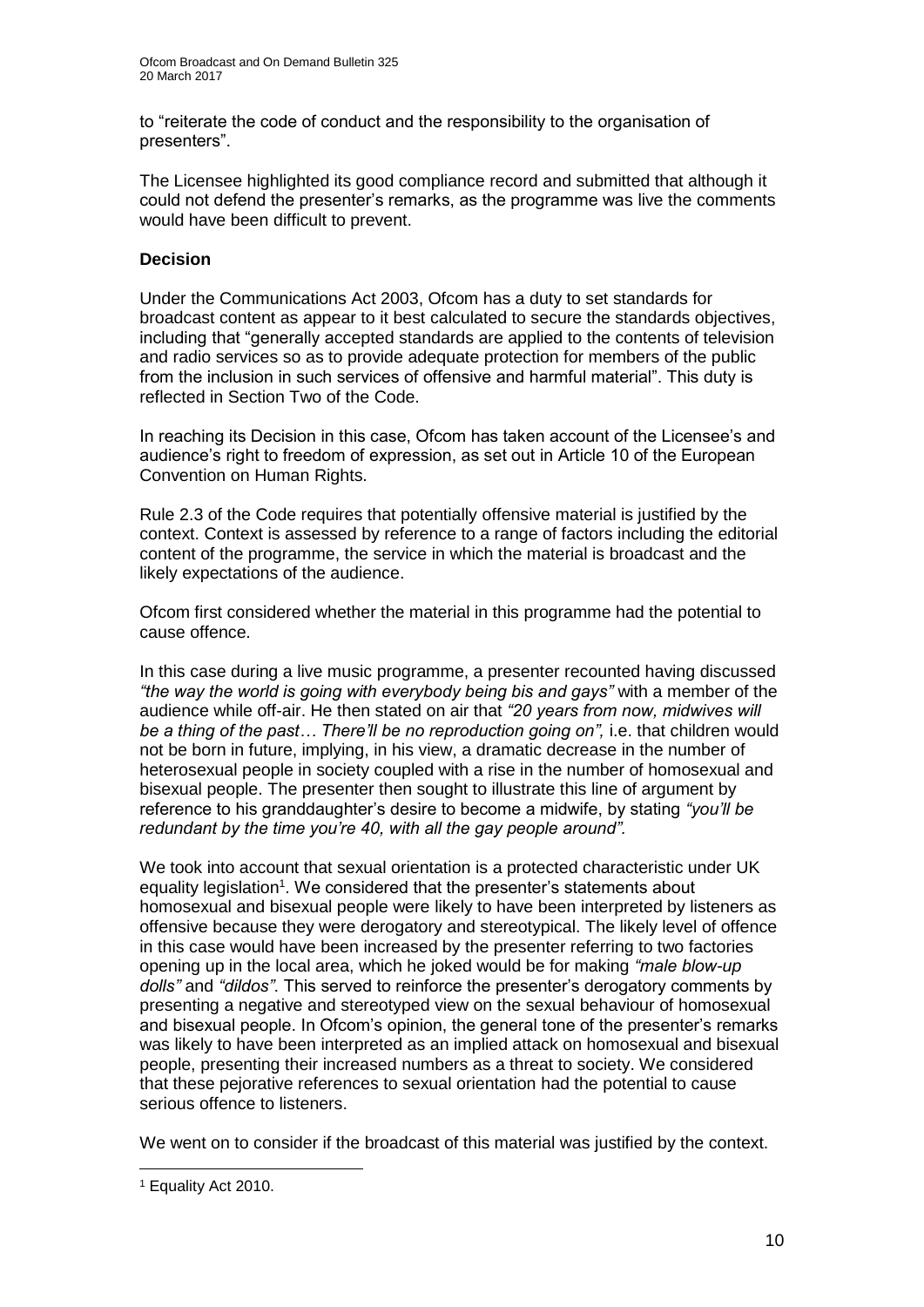Ofcom noted that the comments were made during a live music programme and therefore the comments were unlikely to have been planned or scripted. However, at no other point in the programme was the topic of sexual orientation discussed, and nor were the presenter's highly offensive references to homosexual and bisexual people challenged or otherwise contextualised. We also noted that one of the Licensee's key commitments<sup>2</sup> is to "promote the physical, emotional and mental wellbeing of the target community through its radio programming… [and to] improve social inclusion, embracing heritage, culture, and diversity, and promotes the Welsh language". Consequently, Ofcom considered that the presenter's comments were likely to have exceeded audience expectations for this programme on this station.

Ofcom noted the Licensee's decision to permanently suspend the presenter and issue an on-air apology. We also noted the measures it undertook to remind presenters of their responsibilities.

However, taking all the relevant factors into account, we did not consider the broadcast of this material which had the potential to cause offence, was justified by the context. Therefore, Rule 2.3 of the Code was breached.

**Breach of Rule 2.3**

1

<sup>2</sup>BRFM's key Commitments can be viewed in full at[:http://static.ofcom.org.uk/static/radiolicensing/Community/commitments/cr000110.pdf](http://static.ofcom.org.uk/static/radiolicensing/Community/commitments/cr000110.pdf)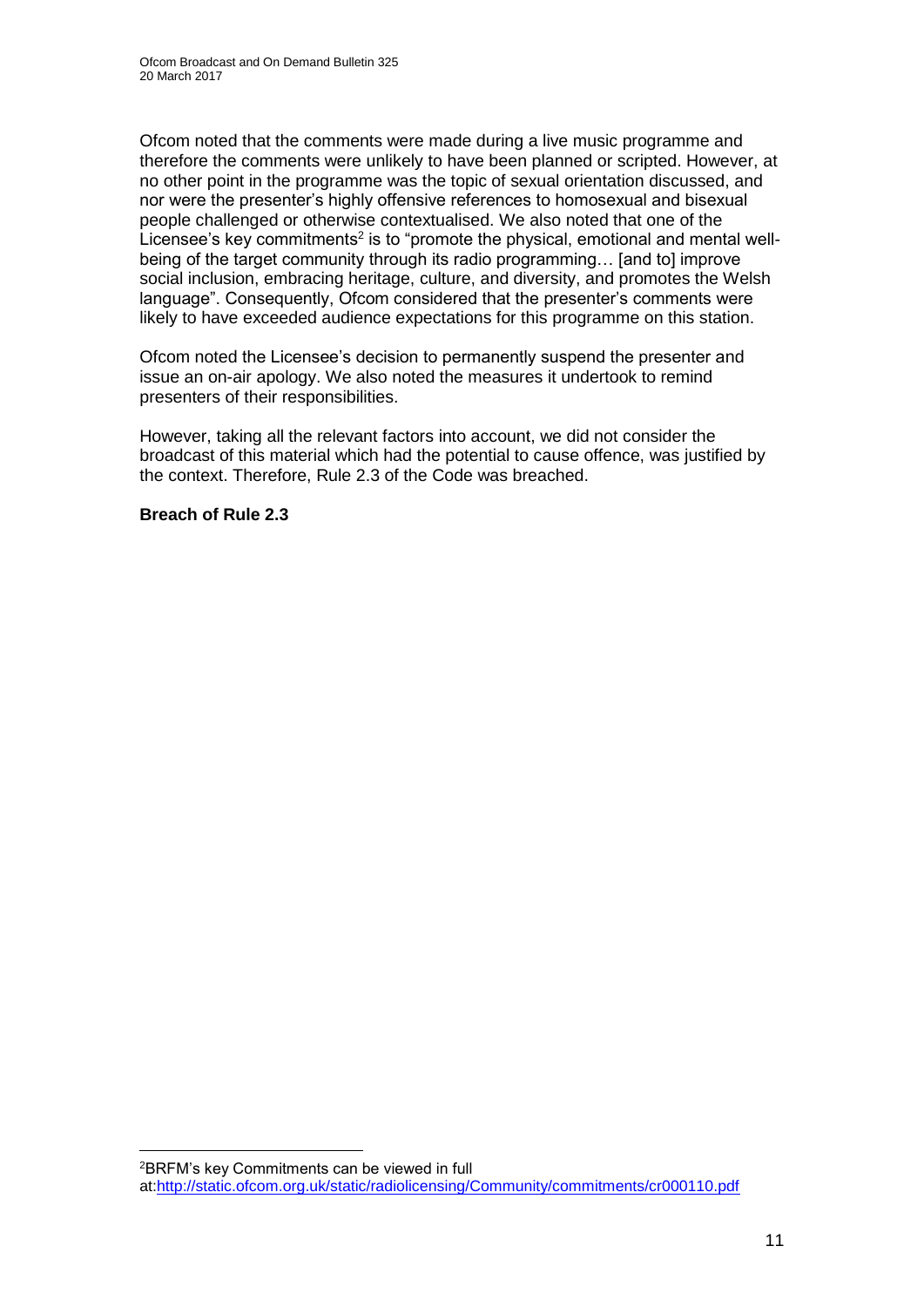# **In Breach**

### **Sponsorship of news bulletin**

*BCR FM, 16 December 2016, 09:00*

#### **Introduction**

BCR FM was a Short Term Restricted Service Licence (S-RSL) station. It broadcast to the Peterhead area of Aberdeenshire from 16 December 2016 to 1 January 2017 and covered the local Christmas and New Year festivities. The licence for the service was held by Mr Cropley (or "the Licensee").

A complainant alerted Ofcom to the station's sponsored news output, which he considered to be in breach of the Code.

The following pre-recorded sponsorship credit (i.e. a commercial reference) was broadcast immediately following a news bulletin:

*"BCR's local news bulletin is sponsored by Phonetech, for all your mobile and computing solutions. We do phone repairs, computer repairs, phone unlocking, hand-free kits, top-up SIM cards and we also supply stuff for e-cigs and much, much more. Find us at* [address]*, or call us today on* [telephone number] *or you can email us on* [email address] *you can also find us on Facebook. That's Phonetech in Peterhead".*

We considered the material raised issues warranting investigation under Rule 10.3 of the Code, which states:

"No commercial reference, or material that implies a commercial arrangement, is permitted in or around news bulletins or news desk presentations…".

We sought the Licensee's comments on how the material complied with this rule.

#### **Response**

The Licensee said that it was a result of a "genuine error" and that he recognised that this commercial reference was unacceptable under the Code. He added that he was "new to FM broadcasting" and that he was "still learning".

The Licensee said that the funds received from the sponsorship arrangement had been used for "running costs" associated with the service. He offered his sincere apologies and informed Ofcom that he had since implemented additional training sessions for staff on the requirements of the Code and would continue to review his processes to prevent recurrence during any future broadcasts.

#### **Decision**

Under the Communications Act 2003 ("the Act"), Ofcom has a statutory duty to set standards for broadcast content as appear to it best calculated to secure standards objectives. These objectives include ensuring that: "…generally accepted standards are applied to the contents of ... radio services so as to provide adequate protection for members of the public from the inclusion in such services of ... harmful material"; "the unsuitable sponsorship of programmes included in…radio services is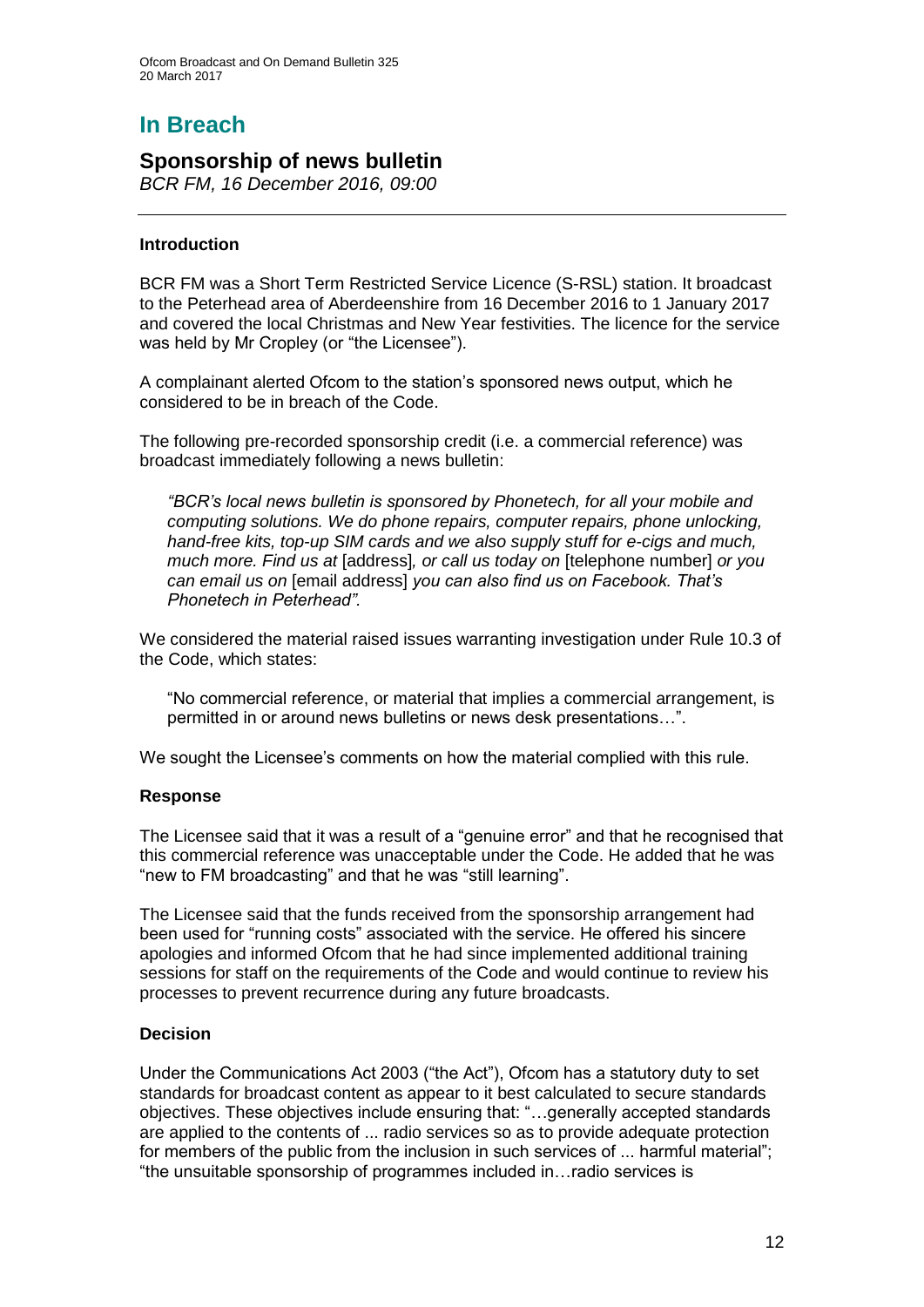prevented"; and "news included in…radio services is presented with due impartiality…". In setting or revising such standards, Ofcom must also, under the Act, have regard to "...the desirability of maintaining the independence of editorial control over programme content".

Ofcom has reflected these requirements in, among other things, Rule 10.3 of the Code. This rule prohibits any commercial reference, or material that implies a commercial arrangement, in or around news bulletins or news desk presentations (subject to specific exceptions). The purpose of Rule 10.3 is to ensure that news bulletins and news desk presentations are neither distorted for commercial purposes nor perceived by listeners to have been so distorted.

Guidance to Section Ten of the Code states that "sponsored programming is programming…that has had some or all of its costs met by a sponsor…".

We noted the steps taken by the Licensee to prevent recurrence during future broadcasts. However, in this instance, Phonetech contributed towards the costs of the news bulletins around which the commercial reference appeared. The reference was clearly presented in the form of a sponsorship credit. The content was therefore in breach of Rule 10.3 of the Code.

#### **Breach of Rule 10.3**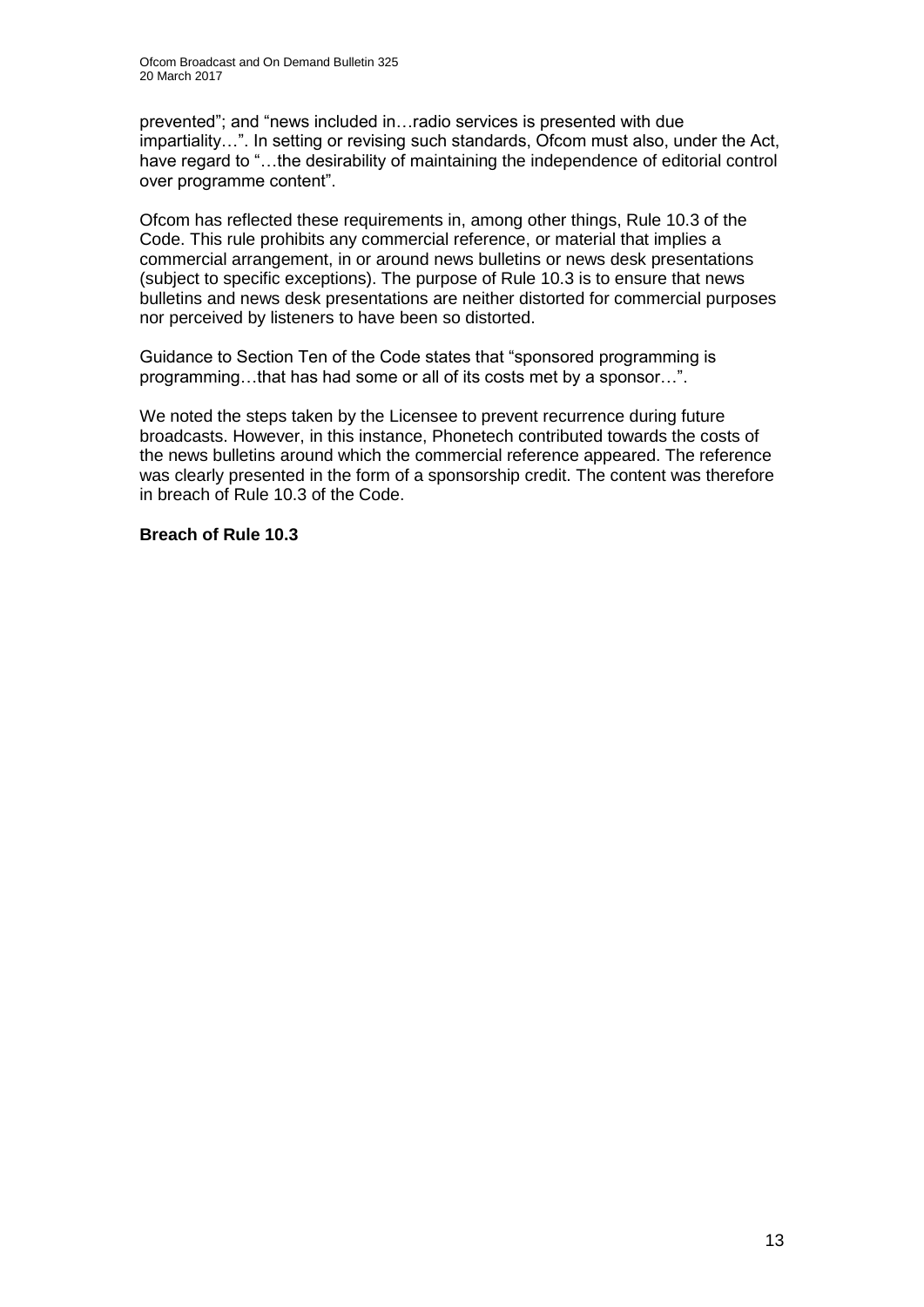# **Resolved**

### **The JVS Show** *BBC Three Counties Radio, 21 November 2016, 09:00*

#### **Introduction**

1

BBC Three Counties Radio is a local radio service broadcasting to the counties of Bedfordshire, Buckinghamshire and Hertfordshire.

*The JVS Show* is a daily programme broadcast between 09:00 and 12:00, presented by Jonathan Vernon-Smith, which discusses local issues and includes a regular phone-in with listeners between 09:00 and 10:00.

A listener alerted Ofcom to potentially derogatory references to children with autism<sup>1</sup> during a phone-in discussion in this programme. The presenter introduced this discussion by referring to a local news story involving a five year-old boy with autism. According to the presenter, this news story contained the following elements:

- the boy had been queuing with his mother to see Father Christmas at the switchon of Christmas lights in a local town;
- while queuing, the boy had become excited and pulled his mother to the front of the queue, which caused him to be *"told off"* by Father Christmas for being *"naughty";* and
- the boy was reported to be very upset by the encounter with Father Christmas and his mother had to remove him from the event.

The presenter then started the phone-in discussion by posing the following question:

*"Do you think it was okay for Father Christmas to tell off* [mother's name]*'s autistic son for being naughty?"*

The programme also played a clip from an interview that the boy's mother had given on the breakfast programme immediately preceding this edition of *the JVS Show,*  where she explained what had happened. The presenter then introduced Heather Pickering, who participated in the programme via telephone, and who was described as an *"etiquette expert and consultant".* There was then the following exchange between the presenter ("JVS") and Heather Pickering ("HP"):

- JVS: *"Do you think it was okay for Father Christmas to tell off* [mother's name]*'s autistic son?"*
- HP: *"Yes, I do. On another subject, well on the same subject, I always blame the mothers".*

<sup>1</sup> The NHS defines autism as follows: "Autism spectrum disorder (ASD) is a condition that affects social interaction, communication, interests and behaviour… People with ASD tend to have problems with social interaction and communication… Children and young people with ASD frequently experience a range of cognitive (thinking), learning, emotional and behavioural problems". (See [http://www.nhs.uk/conditions/Autistic-spectrum](http://www.nhs.uk/conditions/Autistic-spectrum-disorder/Pages/Introduction.aspx)[disorder/Pages/Introduction.aspx\)](http://www.nhs.uk/conditions/Autistic-spectrum-disorder/Pages/Introduction.aspx)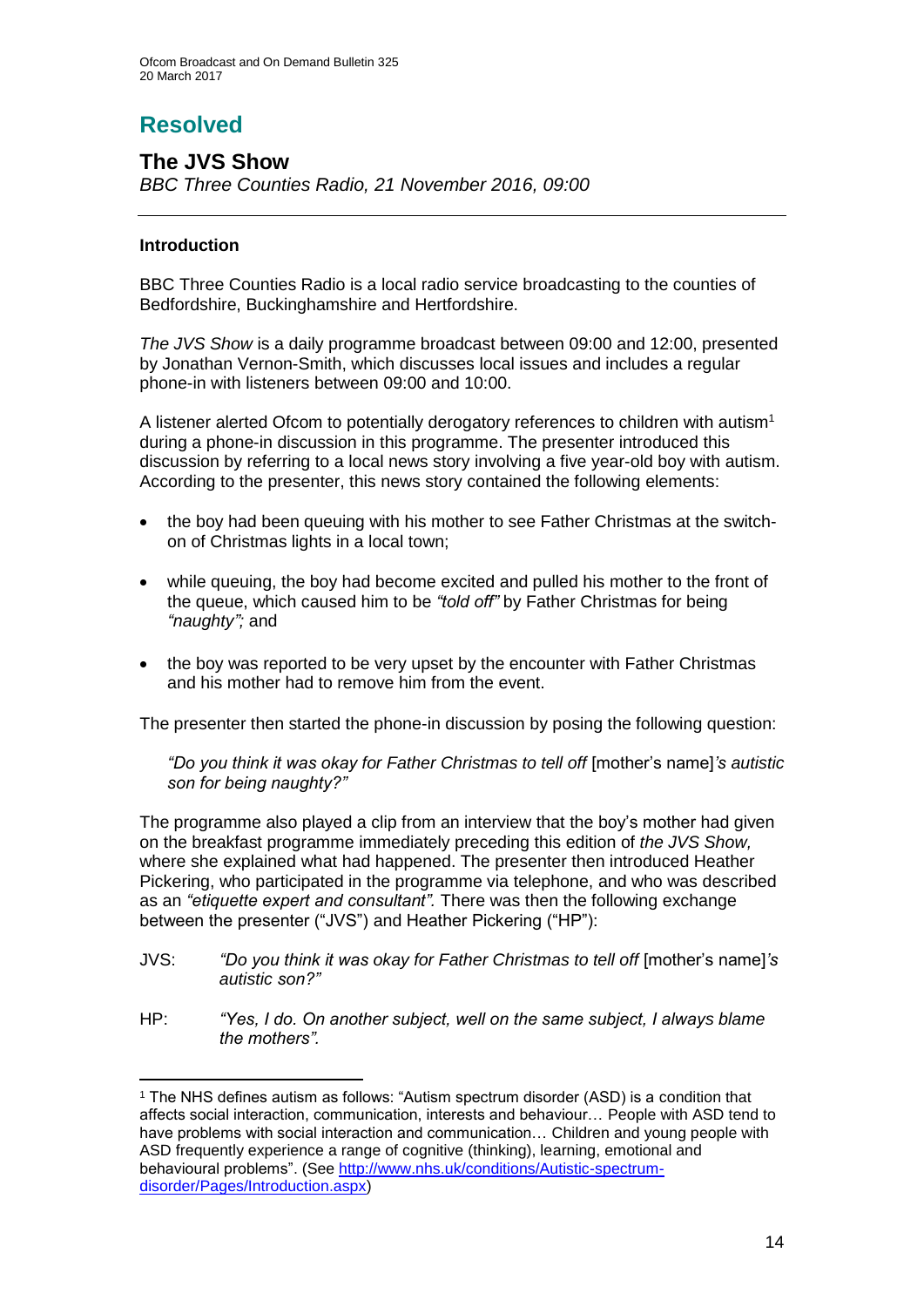- JVS: *"What do you mean you blame the mother? In this case, how could you blame the mother?"*
- HP: *"Well, the mother shouldn't have taken the child out, knowing that he was autistic. The child shouldn't have been exposed to difficult situations"*.

\*\*\*\*

- JVS: *"But…if you told a child off and it turned out that child had autism or some kind of disability, wouldn't you feel absolutely terrible?"*
- HP: *"No. I didn't?"*
- JVS: *"You've done it? You've told a child –".*
- HP: [interrupting] *"I have done it. In a library, yes. I mean the child was misbehaving. The mother was saying, 'No, no, no. Stop that, stop that', in a very feeble voice, and I said, 'Well, can't you control that child? Can't you tell it to stop?' And the mother said, 'Oh, he's autistic'. And I said, 'Any excuse will do'. And this is what is used by mothers".*
- JVS: *"What? You think autism is used as an excuse?"*
- HP: *"Well, yes I do. I don't think it is an excuse because the child is autistic… The child shouldn't be a discomfort to other people, any other users. Whether it's the supermarket or a library".*
- JVS: *"But the child can't help it, maybe".*
- HP: *"Well, all the more reason for it to be shut away".*
- JVS: *"When you say 'shut away', though, what do you mean?"*
- HP: *"Well, I mean each with his own. Give it horse-riding lessons or something".*
- JVS: *"'Give it horse-riding lessons?' This is a child you're talking about".*
- HP: *"Horses are supposed to be good for children with autism".*
- JVS: *"So only ever allow the child out of the house to do horse riding lessons?"*
- HP: *"Well no. I blame the schools because the integration system where you have to integrate autistic children on a high autism spectrum with children who behave normally, I think is wrong".*

After this exchange, the presenter said many people had called in objecting to Heather Pickering's opinions and, over the next 90 minutes, a number of listeners took part in the programme by telephone, challenging what Heather Pickering had said. Such callers, including a representative of the Disability Hate Crime Network variously said that they had direct, personal experience of children with autism, and strongly challenged Ms Pickering's views. Some callers were able to directly challenge Heather Pickering as she remained present for the duration of this phone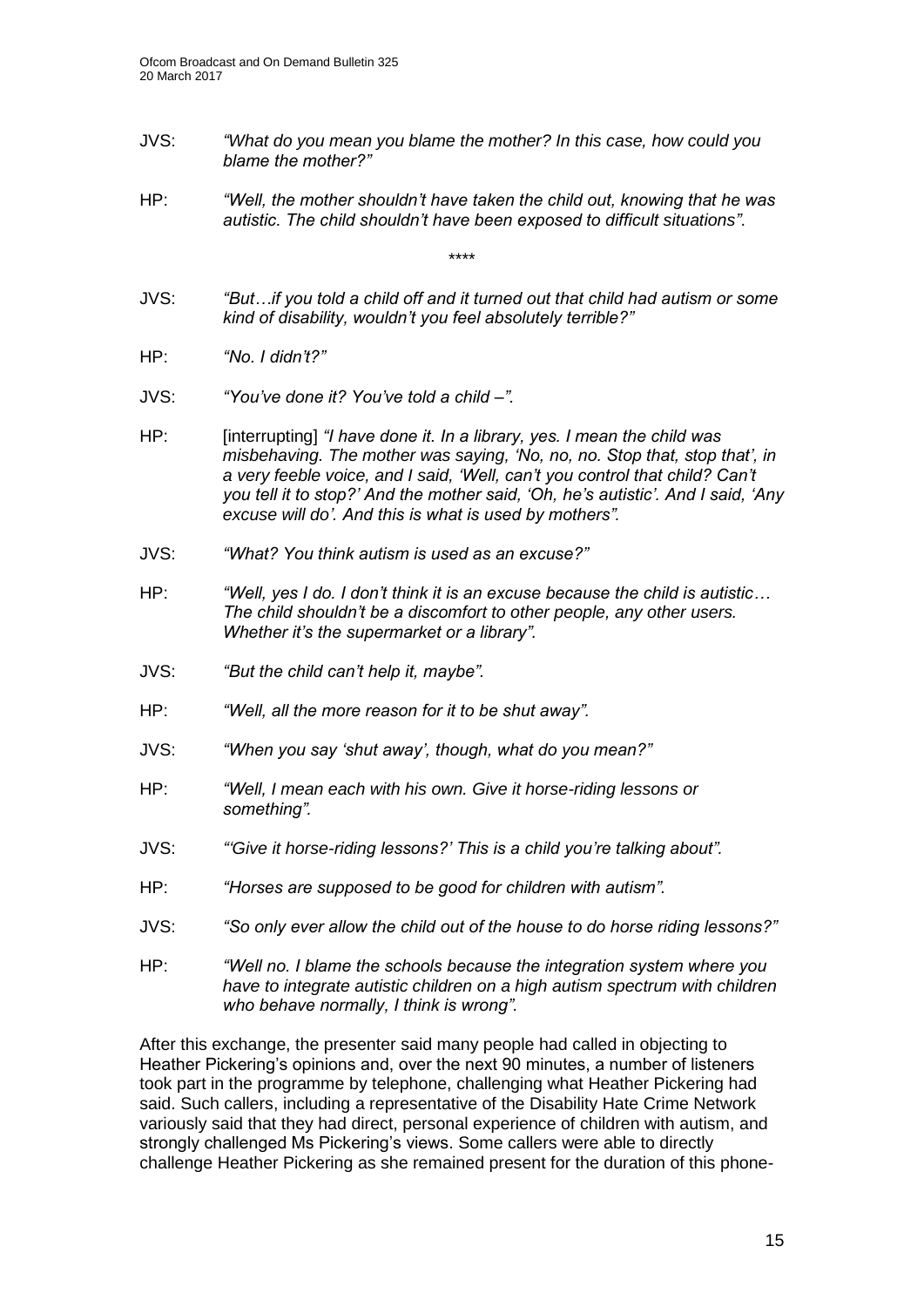in discussion. The presenter also read out various text messages received from listeners, including the following:

*"What a horrible woman. She obviously views children as sub-humans. Children are a force of nature. I suspect she's not a parent herself".*

\*\*\*\*

*"Listening to that awful ignorant woman with my chin on the floor. Disgusting"*.

\*\*\*\*

*"Is this woman a female version of Hitler? She only wants perfect people around her. Repulsive woman".*

The boy's grandmother ("G"), also contacted the programme by telephone and had the following exchange with Heather Pickering:

- G: *"I think this woman is absolutely horrible. She doesn't understand autism at all. If you met* [Boy's name] *–"*
- HP: [interrupting] *"Well, I don't pretend to".*
- G: *"No. Then you should have no say on it. If you do not understand what you are talking about –"*
- HP: [interrupting] *"But I understand good manners"*.

G: *"– then you should keep your mouth shut".*

The boy's grandmother went on to describe how, at the switch-on of the Christmas lights featuring Father Christmas, her grandson was behaving in a similar manner to other autistic children. Heather Pickering replied:

*"Well, they don't wear labels, autistic children. I mean, it would be easy for an autistic child to stand out in a library or a supermarket if he carried a label which everyone could see, saying 'I am autistic'".*

The presenter then asked the boy's grandmother: *"If you went into your local supermarket and a child was smashing stuff up in the supermarket, you would just ignore it and walk on by? You wouldn't go and interfere or say to the mother, 'You really need to control your child?' or say to the child, 'You need to stop doing that. That's naughty'. You wouldn't do anything?"*

In response, the boy's grandmother said that she would approach the child's mother and ask if she needed any help. This prompted Heather Pickering to laugh and there was the following exchange between the presenter, Heather Pickering and the boy's grandmother:

- HP: [laughing] *"Oh dear me".*
- JVS: *"Why are you laughing, Heather?"*
- HP: *"Well, I can't believe what I'm hearing, because I don't think people have enough discipline. They don't have enough sense of personal*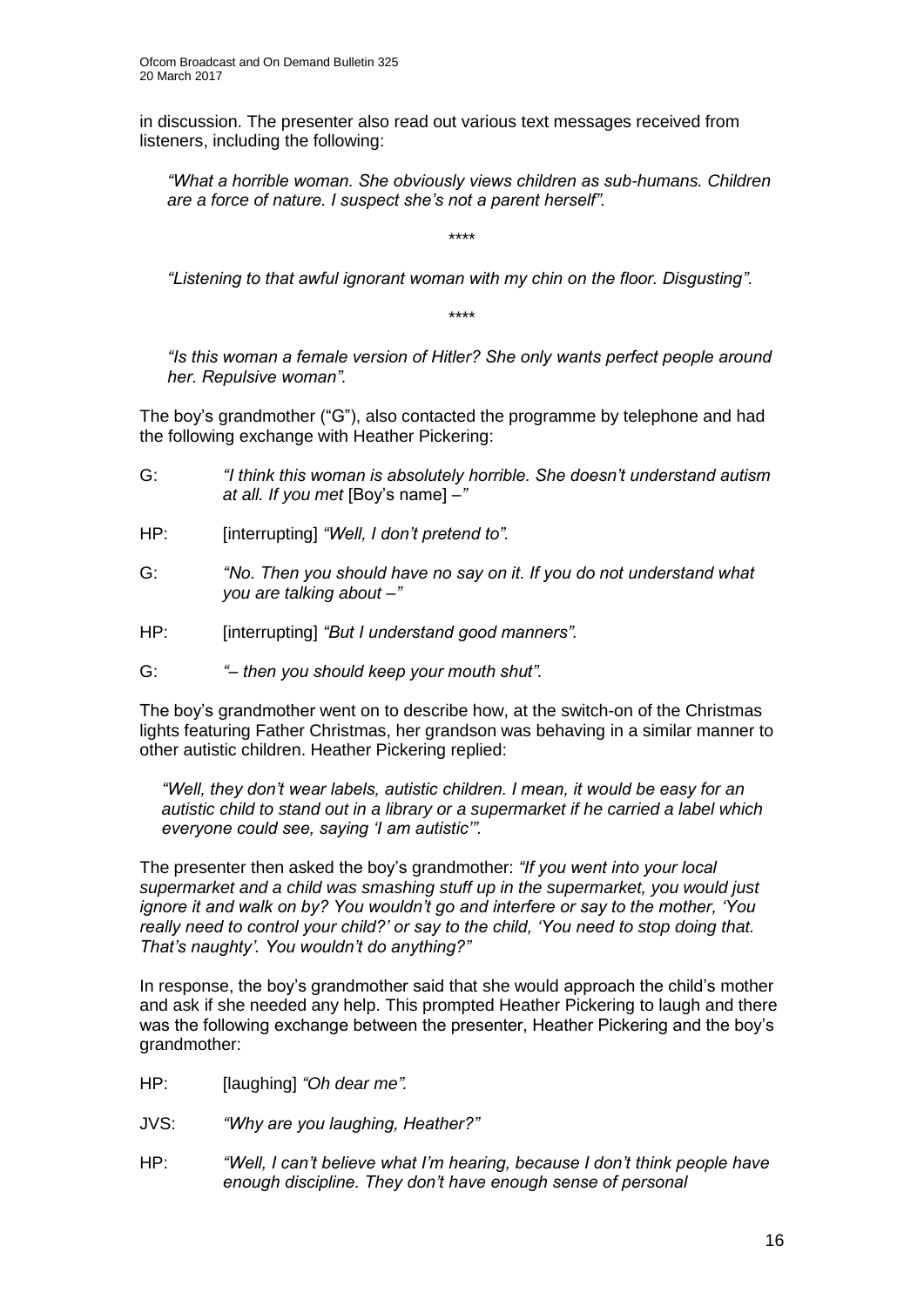*responsibility. I mean if I saw that a supermarket was being smashed up, as you said Jonathan, then I would tell off the mother. I would go and speak to the mother and say, you know, 'Get your child out of here'. I wouldn't just ignore it, and I certainly wouldn't say it was alright".*

- G: *"No, I would ask the mother if she needed any help, and make sure that she was okay".*
- HP: *"Well, yes. Help getting the child out of the door. So it doesn't disturb other people. Courtesy is everything".*

After more callers were put to air to challenge Heather Pickering on her position, the boy's mother ("M"), also contacted the programme by telephone and had the following exchange with Heather Pickering:

- M: *"I heard you say that I was coming here to slag you off. That is not my intention. Everyone's entitled to their own opinion. However, I just want awareness for autism. These children aren't misbehaving; they're not being naughty. Inside of their heads they can't understand what's going on. Their brains are wired very, very differently".*
- HP: *"Well, that's why they should wear a label".*
- M: *"But that's defeating the object. They're individuals. They shouldn't have to be labelled for the whole of their lives. They're entitled to the same as you and me. They're entitled to go out in public".*
- HP: *"So, I'm going to be surrounded by screaming children, am I?"*
- M: *"But there's a difference between screaming children because they're screaming because they want something, or they're genuinely misbehaving".*
- HP: *"Well, there's no difference as far as I'm concerned".*
- M: *"They're screaming because they're going through – but they're going through personal struggles themselves".*
- HP: *"Well, I don't care".*

Later in the programme, some listeners contacted the programme by telephone to express their support for Heather Pickering's position. For example, there were the following two exchanges between the presenter, Heather Pickering and two separate listeners ("Caller 1" and "Caller 2"):

- Caller 1: *"There's a simple solution to the autism problem. They should design some sort of discreet little badge that people can wear on their collars or something and you know if a child is not behaving well, if it's getting overexcited, if it's causing disruption, you look at it and say 'Of course, that is the problem'. We all understand, and we'll be more understanding".*
- HP: *"I agree with you".*

Caller 1: *"It's so simple".*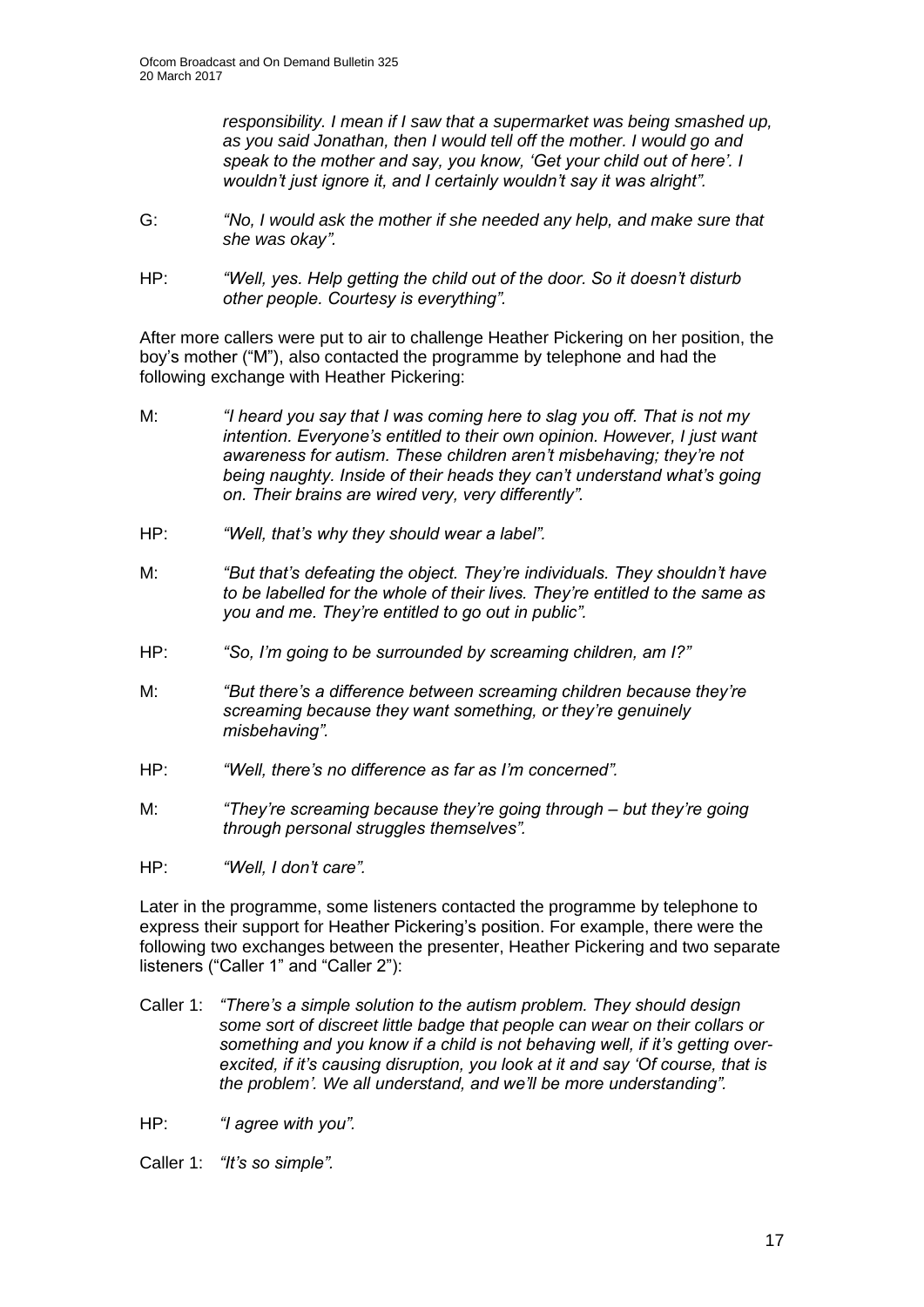- JVS: *"So, you'd like children to be actually labelled?"*
- Caller 1: *"It's not a label. It would be a help thing. You know, if these parents are getting so uptight in themselves because people don't understand what's wrong with my child, they've got a solution".*
- JVS: *"But many of those people would argue, don't get involved with other peoples' parenting if you see a child misbehaving. Leave it to the parents".*

\*\*\*\*

- Caller 2: *"To come on to the radio and say, 'Oh, I'm a single parent' and put that out as if it's some sort of illness. It was that lady's choice to be a single parent and if she hangs about with an autistic child, perhaps she shouldn't have been going to bed with men to get the bloody child – if you excuse my language".*
- JVS: *"Hang on a moment".*
- HP: *"Well, I agree".*
- JVS: *"Hang on a minute. We don't know somebody's circumstances".*
- Caller 2: *"We can pretty well guess Jonathan. There's an awful lot of single women with children around these days. And why? It never used to happen. It always used to be two people looking after the child".*
- JVS: *"But hang on a minute,* [Caller 2]*. You don't know why somebody may end up on their own, raising a child. It may well have been that the man they thought was a lovely man, who they thought was going to be a wonderful father, runs off with somebody else. Don't blame the woman for that. It seems a bit unfair".*

Ofcom considered that the content warranted investigation under Rule 2.3 of the Code:

"In applying generally accepted standards broadcasters must ensure that material which may cause offence is justified by the context…Such material may include but is not limited to…discriminatory treatment or language (for example on the grounds of…disability…)".

Ofcom therefore asked the BBC how the content had complied with this rule.

#### **Response**

The BBC said *The JVS Show* conducts debates among the target audience (people aged 55 and over) focusing on stories that will have been reported in the preceding breakfast programme. It added that these debates will be the subject of the programme's phone-in segment, which takes place between 09:00 and 10:00 each weekday.

The broadcaster explained the programme "has a history of engaging local listeners of all backgrounds and experiences on topics which yield powerful personal stories, and elicit sincerely-held opinions which can sometimes be divisive". It added that "the presenter aims to chair these debates in a way which facilitates open, honest and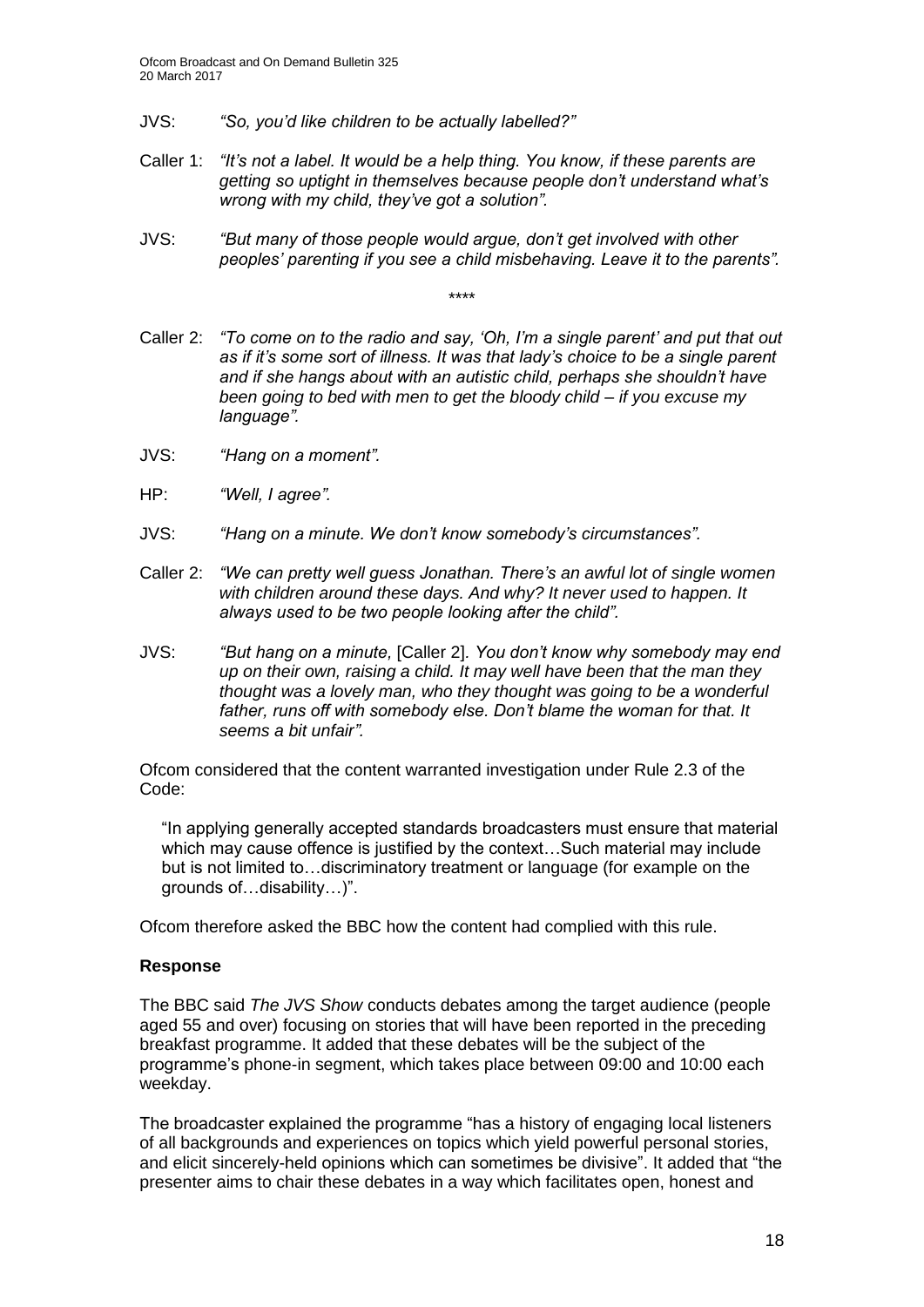frank discussion between listeners and interviewees and which encourages passion and conviction".

The BBC said that the phone-in discussion in this case had been prompted by a news story about an autistic boy, and this news story had originally been "covered on the station's breakfast programme" immediately prior to the edition of *The JVS Show* in this case. According to the BBC, during the breakfast programme the news story had generated "an unusually large response from listeners, with texts and phone calls expressing a range of views on the acceptability or otherwise of attempting to discipline other people's children in public places". As the "weight of response" to the subject could not be adequately reflected in the breakfast programme, the BBC said the news story became "the obvious choice" for the subject of the phone-in discussion during the edition *The JVS Show*, that followed the breakfast programme.

The broadcaster said the etiquette consultant was invited to participate because she held views shared by many within the target audience of the programme, "who raised children in the 1950s and 60s, at a time when there was less tolerance of disruptive behaviour in public and disciplinary interventions by concerned adults were largely uncontroversial".

The BBC also said that the programme-makers intended Heather Pickering's views to "act as a counterbalance to those of parents of autistic children who are regularly given a voice on the programme".

It added that the etiquette consultant's views were also "strongly challenged" by a number of callers, including a representative from the Disability Hate Crime Network and that "a number of personal stories from family members of children with complex needs" were also broadcast. In the broadcaster's view, this would have "provided insight for the many listeners in the target audience who had no such experience" of autism.

The BBC said while the nature of the subject matter was legitimate, "the sensitivity of the topic was such that insight and understanding were not best served by setting the discussion in the context of the robust expression of a contentious position." In addition, the broadcaster explained that the presenter's interventions, "though intended to mitigate the effect of the etiquette consultant's views, mainly had the effect of prompting their re-assertion in a yet more confrontational fashion".

The BBC said it was also "unfortunate" that the subject topic was approached as a matter of etiquette with "the reactions of autistic children to certain public situations…[being] regarded simply as a sub-class of 'bad' or 'naughty' behaviour".

The broadcaster said that following the programme, senior editorial staff at BBC Three Counties Radio discussed the phone-in, and agreed that "while the intention had been to offer a rounded debate, an etiquette consultant was not the most appropriate choice of guest for this particular discussion". As a consequence, the BBC said that "the programme would not use an etiquette consultant to discuss topics of such a sensitive nature as autism in future".

#### **Decision**

Under the Communications Act 2003, Ofcom has a statutory duty to set standards for broadcast content as appear to it best calculated to secure the standards objectives, including that "generally accepted standards are applied to the contents of television and radio services so as to provide adequate protection for members of the public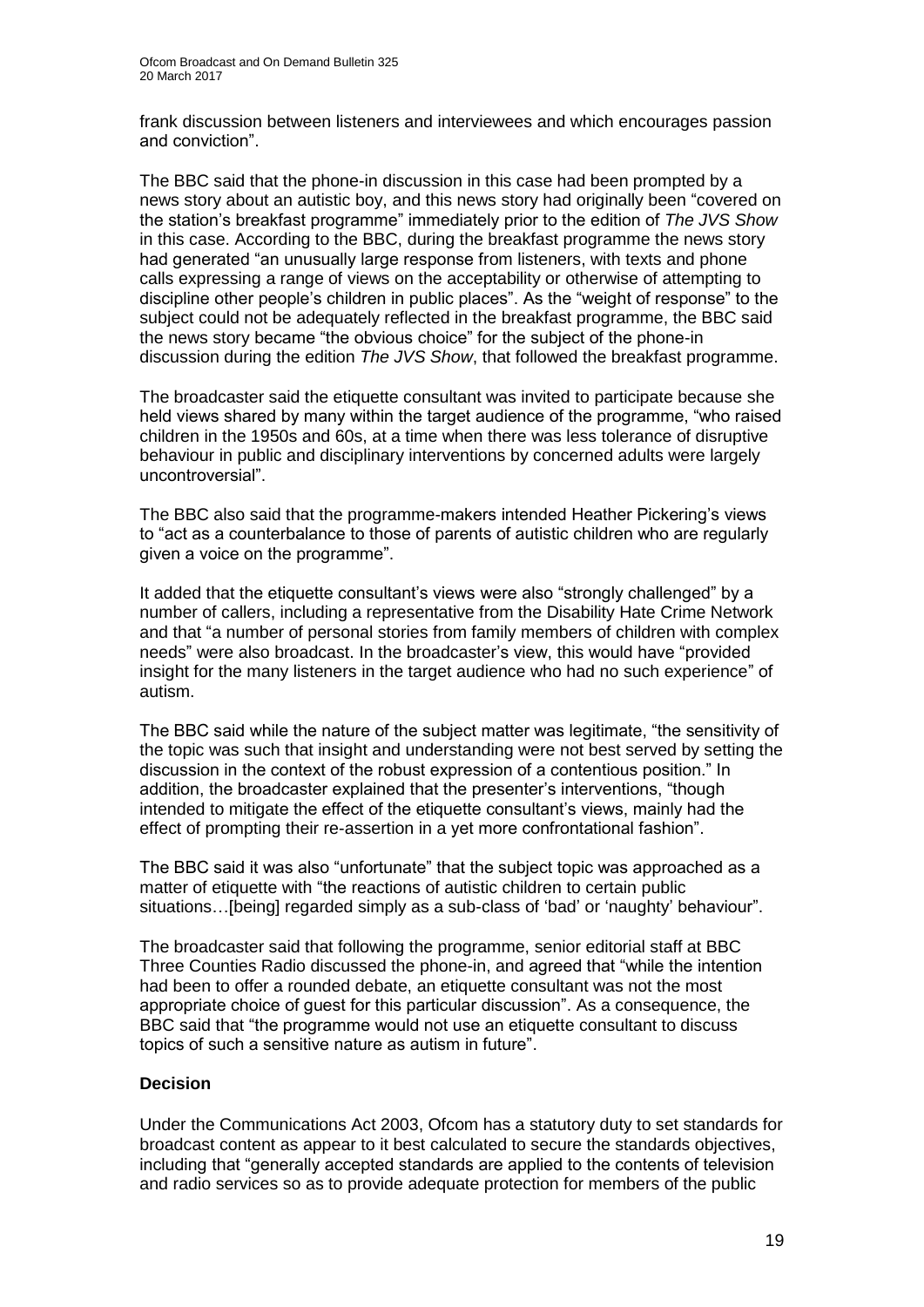from harmful and/or offensive material". This duty is reflected in Section Two of the Code.

In accordance with the right to freedom of expression, as set out in Article 10 of the European Convention on Human Rights, the Code does not prohibit broadcast content from referring to any particular topic, subject or group of people. However, under Rule 2.3, broadcasters must ensure that potentially offensive material (including offensive and discriminatory language) is justified by the context. Particular attention must be paid to discriminatory treatment of protected groups such as people with disabilities.

In this case, Ofcom first considered whether the material in the programme had the potential to cause offence.

*The JVS Show* featured a 90-minute phone-in discussion which highlighted public reactions to autistic behaviour. Specifically, the discussion centred on a news story featuring a five year-old boy with autism being verbally chastised by an adult (playing the role of Father Christmas) for, in his mother's words, pulling her to the front of the queue to see Father Christmas and *"generally making noise".* The theme of the discussion was whether this was acceptable.

Throughout the discussion, contributor Heather Pickering consistently and firmly made clear her view that it is acceptable for adults to verbally chastise in public children with autism who might be *"misbehaving".* She also framed the behaviour of children with autism as a matter of etiquette under the broad umbrella of what was labelled as *"naughty"* behaviour as opposed to recognising the fact that autism is a disability which is known to sometimes cause unpredictable behaviour. In Ofcom's view, throughout the discussion, Heather Pickering spoke in highly dismissive and insensitive terms about children with autism. For example, she variously: referred to an autistic child with the impersonal pronoun, *"it"*; suggested that autistic children should be *"shut away"* or *"wear a label"*; and blamed the parents of autistic children when the children misbehave in public.

We considered that the views being expressed by Ms Pickering had the potential to be highly offensive to listeners, and this was likely to have been increased by the strident manner in which Heather Pickering spoke. Specifically, we considered listeners could have interpreted this tone as demonstrating a profound lack of understanding, on the part of Ms Pickering, about the nature of autism as a disability and the fact that autistic children (and their parents) would have little to no ability to control their behaviour in public situations.

Ofcom went on to consider whether the broadcast of the potentially offensive material was justified by the context.

Ofcom took into account that it was legitimate for a phone-in programme to discuss issues of a sensitive and contentious nature and as such, the BBC had the editorial freedom to explore whether it was right for an adult to verbally chastise a child with autism for being *"naughty".*

Ofcom considered the BBC's position that *The JVS Show* has a history of covering topics which generate strongly held personal opinions and can create a divisive debate. Ofcom also took into account the BBC's arguments about the target audience for this programme (aged 55 and above). Specifically, the broadcaster said that Heather Pickering's views would have been shared by many within the audience "who raised children in the 1950s and 60s, at a time when there was less tolerance of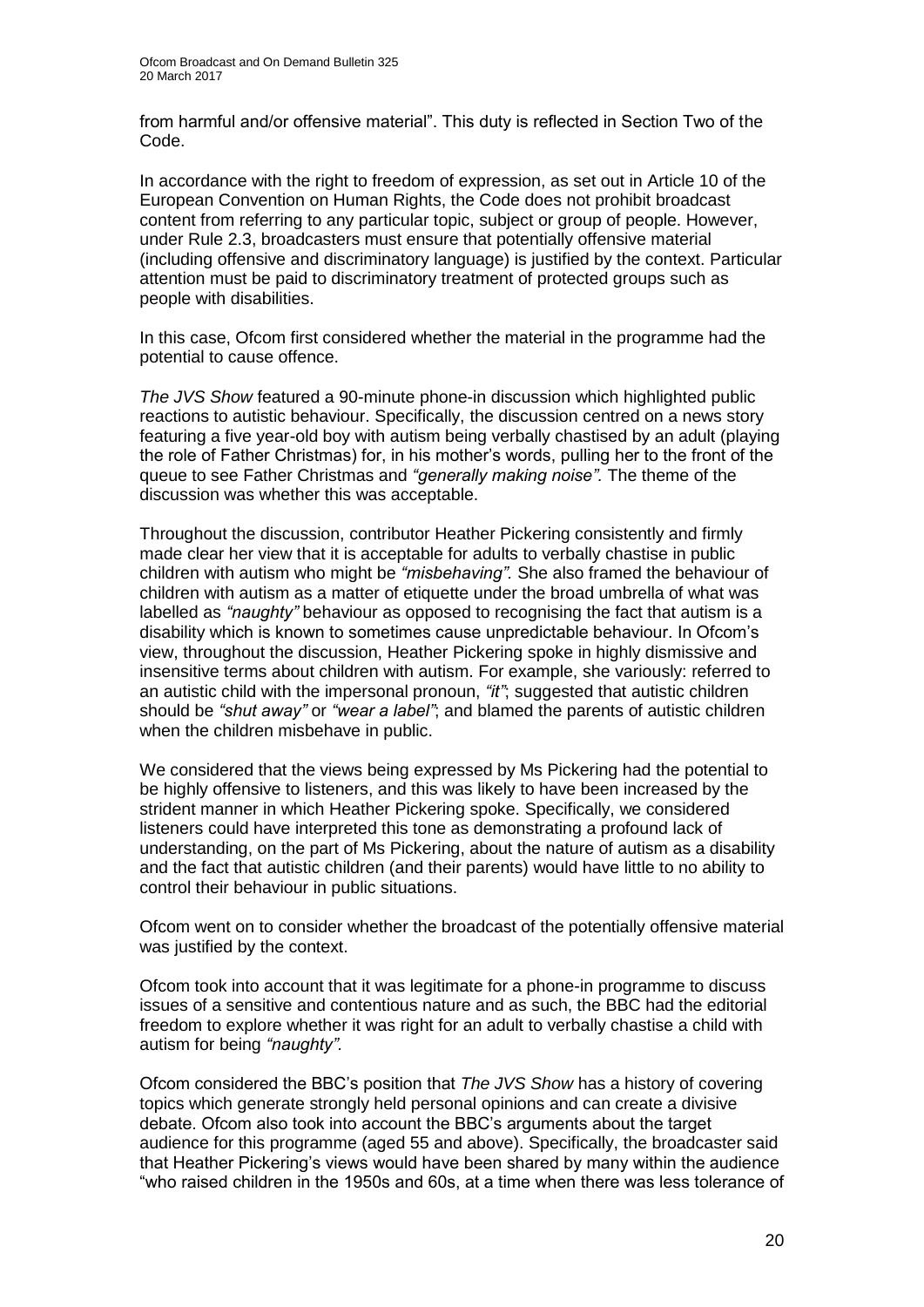disruptive behaviour in public and disciplinary interventions by concerned adults were largely uncontroversial".

During the course of the programme many listeners contacted the show (either by telephone or text) to express their anger at Ms Pickering's comments. However, it was also the case that other listeners took part in the discussion by telephone and stated their support with the arguments Heather Pickering was making. In general, we acknowledged that the programme included statements from a number of people who strongly disagreed with Ms Pickering's attitudes towards autism. Further, many of these callers – including members of the boy's family – were able to directly challenge Ms Pickering directly about her opinions, making clear they regarded her views as unacceptable and having the opportunity to explain why.

However, in our view the potential level of offence in this case was exacerbated by Ms Pickering being permitted to participate throughout this lengthy 90-minute discussion. This gave her the opportunity to re-state repeatedly her highly challenging and offensive views and frequently dismiss the opinions of those who disagreed with her.

We took into account that the presenter sought to challenge Ms Pickering's comments in their opening exchange through questions such as:

*"What do you mean you blame the mother?"*

*"The mother of the autistic son should what; never leave the house with him?"*

*"This was a child-orientated event, should Father Christmas not have been more accepting?"*

*\*\*\*\**

*\*\*\*\**

*\*\*\*\**

*"Shouldn't we accept that we don't necessarily know why a child is behaving in a certain way?"*

In addition, the presenter challenged to some degree the views of listeners who made statements agreeing with Heather Pickering. For example, in the following exchange between the presenter, Heather Pickering and Caller 2:

JVS: *"But hang on a minute,* [Caller 2]*. You don't know why somebody may end up on their own, raising a child. It may well have been that the man they thought was a lovely man, who they thought was going to be a wonderful father, runs off with somebody else. Don't blame the woman for that. It seems a bit unfair".*

However, this was a very sensitive subject matter. Given Heather Pickering's highly challenging views and the way in which she expressed them over such an extended period of time, we agreed with the BBC's statement that the presenter's interventions, "though intended to mitigate the effect of the etiquette consultant's views, mainly had the effect of prompting their re-assertion in a yet more confrontational fashion".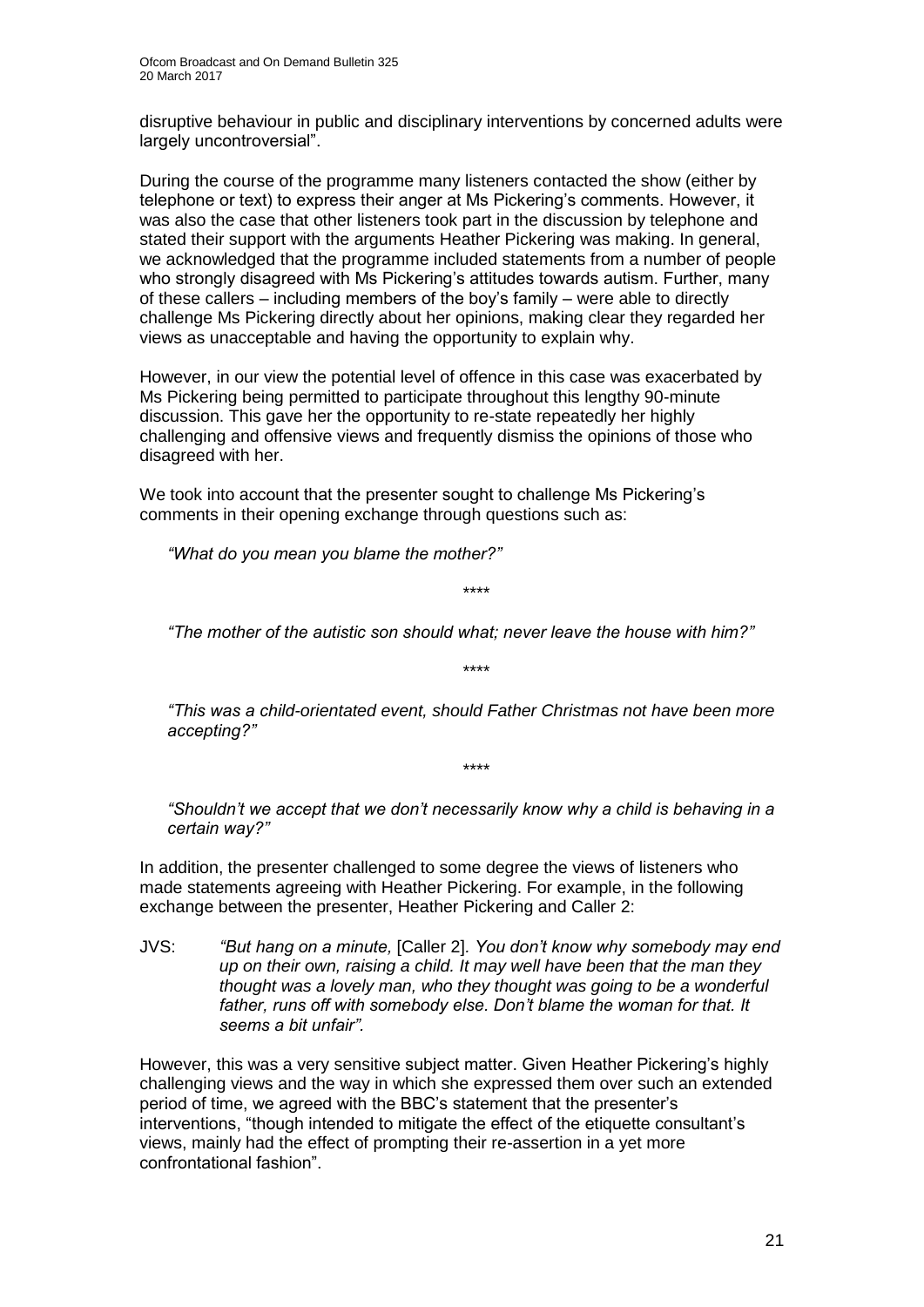We also took into account the BBC's statement that, while the nature of the subject matter was legitimate, "the sensitivity of the topic was such that insight and understanding were not best served by setting the discussion in the context of the robust expression of a contentious position". Further, we noted that the BBC said that *The JVS Show* would not use an etiquette consultant in any discussions "of such a sensitive nature as autism" in future.

On balance, given that the BBC accepted that the programme's approach was inappropriate and has given Ofcom assurances that it has now changed its approach to guests for discussions on *The JVS Show* of a similar nature, Ofcom considers this matter resolved.

#### **Resolved**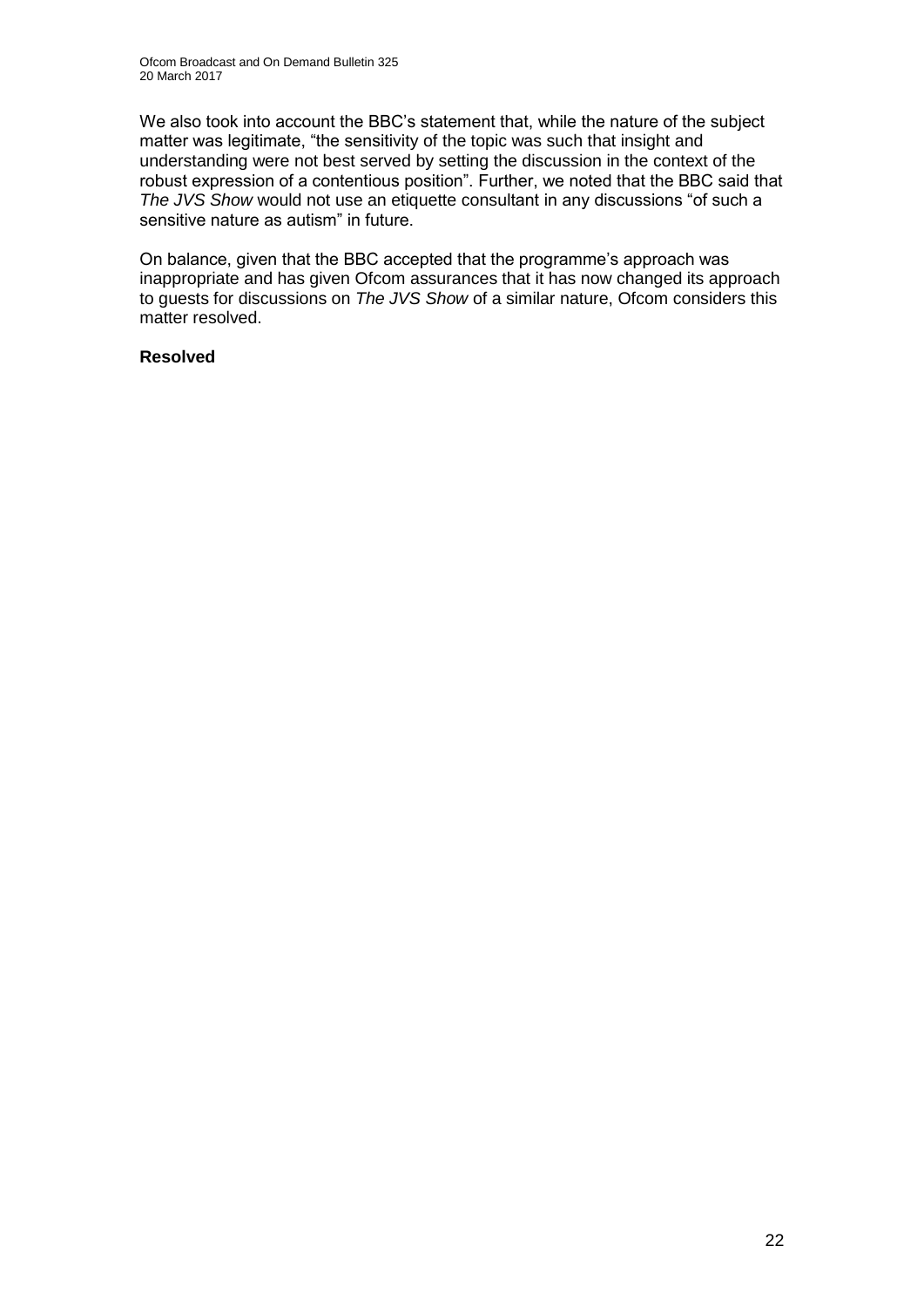# **Broadcast Licence Conditions cases**

### **In Breach**

### **Broadcasting licensees' non-payment of licence fees**

Ofcom is partly funded by the broadcast licence fees it charges television and radio licensees. Ofcom has a statutory duty to ensure that the fees paid by licensees meet the cost of Ofcom's regulation of broadcasting. The approach Ofcom takes to determining licensees' fees is set out in the Statement of Charging Principles<sup>1</sup>. Detail on the fees and charges payable by licensees is set out in Ofcom's Tariff Tables<sup>2</sup>.

The payment of a licence fee is a requirement of a broadcasting licence<sup>3</sup>. Failure by a licensee to pay its licence fee when required represents a significant and fundamental breach of a broadcast licence, as it means that Ofcom may be unable properly to carry out its regulatory duties.

#### **In Breach**

1

The following radio licensees failed to pay their annual licence fees by the required payment date. These licensees have therefore breached their broadcast licences.

The outstanding payments have now been received by Ofcom. Ofcom will not be taking any further regulatory action in these cases.

| Licensee                                                     | <b>Licence Number</b> | <b>Service Name</b>     |
|--------------------------------------------------------------|-----------------------|-------------------------|
| <b>St Peters Studio and Community</b><br>Radio Ltd           | CR000106BA            | Saint FM                |
| <b>Felixstowe Radio Community</b><br><b>Interest Company</b> | CR000190BA            | <b>Felixstowe Radio</b> |

#### **Breaches of Licence Conditions 3(2) in Part 2 of the Schedule of the relevant licences.**

<sup>1</sup>[http://stakeholders.ofcom.org.uk/binaries/consultations/socp/statement/charging\\_principles.p](http://stakeholders.ofcom.org.uk/binaries/consultations/socp/statement/charging_principles.pdf) [df](http://stakeholders.ofcom.org.uk/binaries/consultations/socp/statement/charging_principles.pdf)

<sup>2</sup> [http://www.ofcom.org.uk/content/about/annual-reports-plans/tariff](http://www.ofcom.org.uk/content/about/annual-reports-plans/tariff-tables/Tariff_Tables_2015_16.pdf)[tables/Tariff\\_Tables\\_2015\\_16.pdf](http://www.ofcom.org.uk/content/about/annual-reports-plans/tariff-tables/Tariff_Tables_2015_16.pdf)

<sup>&</sup>lt;sup>3</sup> As set out in Licence Condition 3 for radio licensees and Licence Condition 4 for television licensees.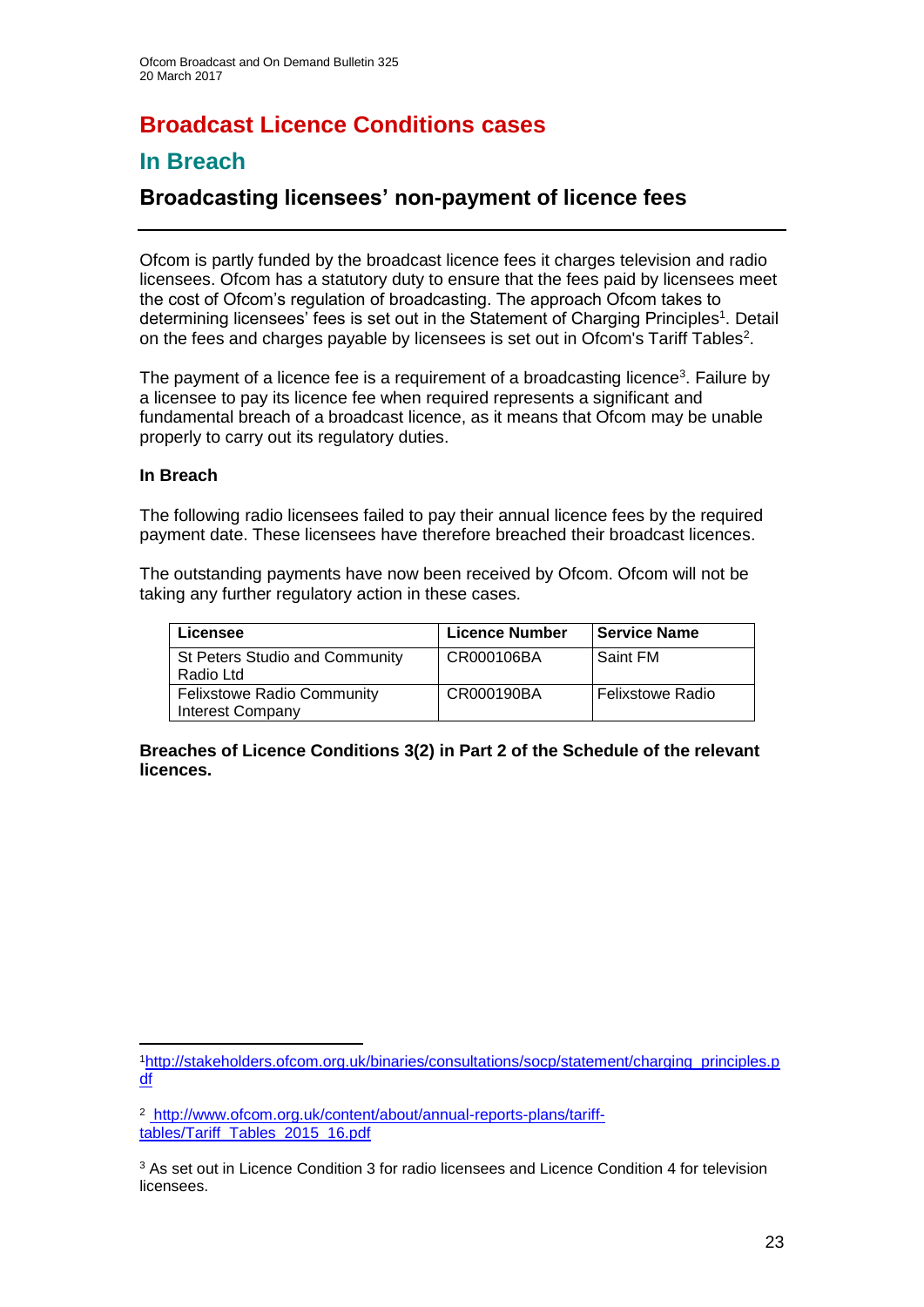# **On Demand cases**

### **In Breach/Resolved**

### **Provision of information**

*Various On-Demand Programme Service Providers*

#### **Introduction**

The Providers of On-Demand Programme Services (ODPS) are required to provide Ofcom with certain information when requested.

Ofcom sent notified ODPS Providers a formal notice ("the Notice") requiring that they provided certain specified information about their provision of access services for people with hearing and/or visual impairments on their ODPS(s). The Notice set out Ofcom's reasons for requiring this information and gave Service Providers an opportunity to object to the grounds on which the Notice was issued.

Despite further reminders, Ofcom neither received the required information from the ODPS Providers listed below by the deadline given in the Notice nor did any of the ODPS Providers raise any objections to the grounds on which the Notice had been issued.

Rule 6 of the Ofcom Statutory Rules and Non-Binding Guidance for Providers of ODPS<sup>1</sup> ("the ODPS Rules") states (amongst other things):

"...Ofcom may require a person who appears to it to be or to have been a provider of an ODPS and to have information that Ofcom requires for the purpose of securing compliance with the obligations of the United Kingdom under the Audiovisual Media Services Directive to provide all such information as Ofcom considers necessary for that purpose…

…A person who is required to provide information under this section must provide it in such manner and within such reasonable period as may be specified by Ofcom in the demand for information".

We considered this failure to respond to the Notice raised issues warranting investigation under this rule.

#### **Decision**

1

Ofcom has a statutory duty under section 368C(2) of the Communications Act 2003 ("the Act") to encourage ODPS providers to ensure that their services are progressively made more accessible to people with disabilities affecting their sight or hearing or both. ODPS can achieve this primarily by providing programmes with access services such as subtitles, audio description and/or signing.

A key way in which Ofcom fulfils its duty to encourage provision of access services is the collection and publication of information on how accessible ODPS currently are – for example where they do or do not provide access services and the nature and scale of any such provision. This assists consumers in choosing services with a high

<sup>1</sup> [https://www.ofcom.org.uk/\\_\\_data/assets/pdf\\_file/0022/54922/rules\\_and\\_guidance.pdf](https://www.ofcom.org.uk/__data/assets/pdf_file/0022/54922/rules_and_guidance.pdf)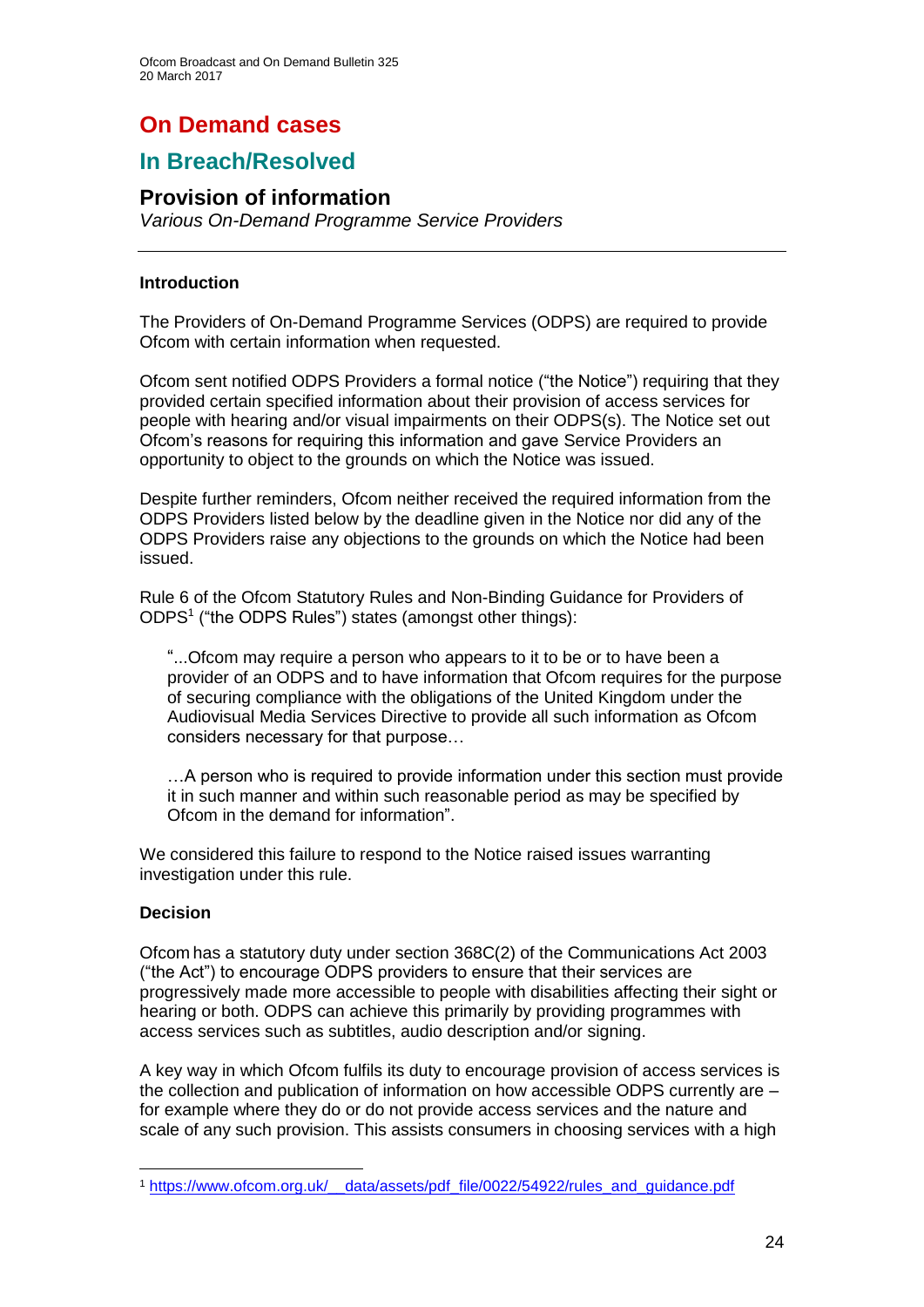level of provision, enables Ofcom to measure progress in ODPS accessibility, and helps consumers to engage constructively with ODPS providers with a view to securing greater provision.

Section 368O of the Act gives Ofcom the power to require ODPS providers to provide it with information in certain circumstances.

#### Resolved

The following licensees failed to provide Ofcom with the required information by the original deadline. However, the information was subsequently provided and we therefore considered these cases to be resolved:

| <b>Service Provider</b>       |
|-------------------------------|
| Bay TV Liverpool Ltd          |
| Classical TV Ltd              |
| Distrify Media Limited        |
| Lebara Media Services Limited |
| Plato Media Ltd               |
| Premier Christian Media Trust |

#### In Breach

Ofcom considered that SBTV Global Ltd had not provided the information requested about its access services provision within a reasonable period, as specified in the Notice.

Our Decision is therefore that this failure by SBTV Global Ltd constitutes a breach of Rule 6 of the ODPS Rules.

The breach of Rule 6 is significant as it impedes Ofcom's ability to fulfil its statutory duties under Section 368C(2) of the Act to encourage ODPS providers to ensure that their services are progressively made more accessible to people with disabilities affecting their sight or hearing or both. We therefore do not expect a repetition of this breach.

#### **Breach of ODPS Rule 6: SBTV Global Ltd**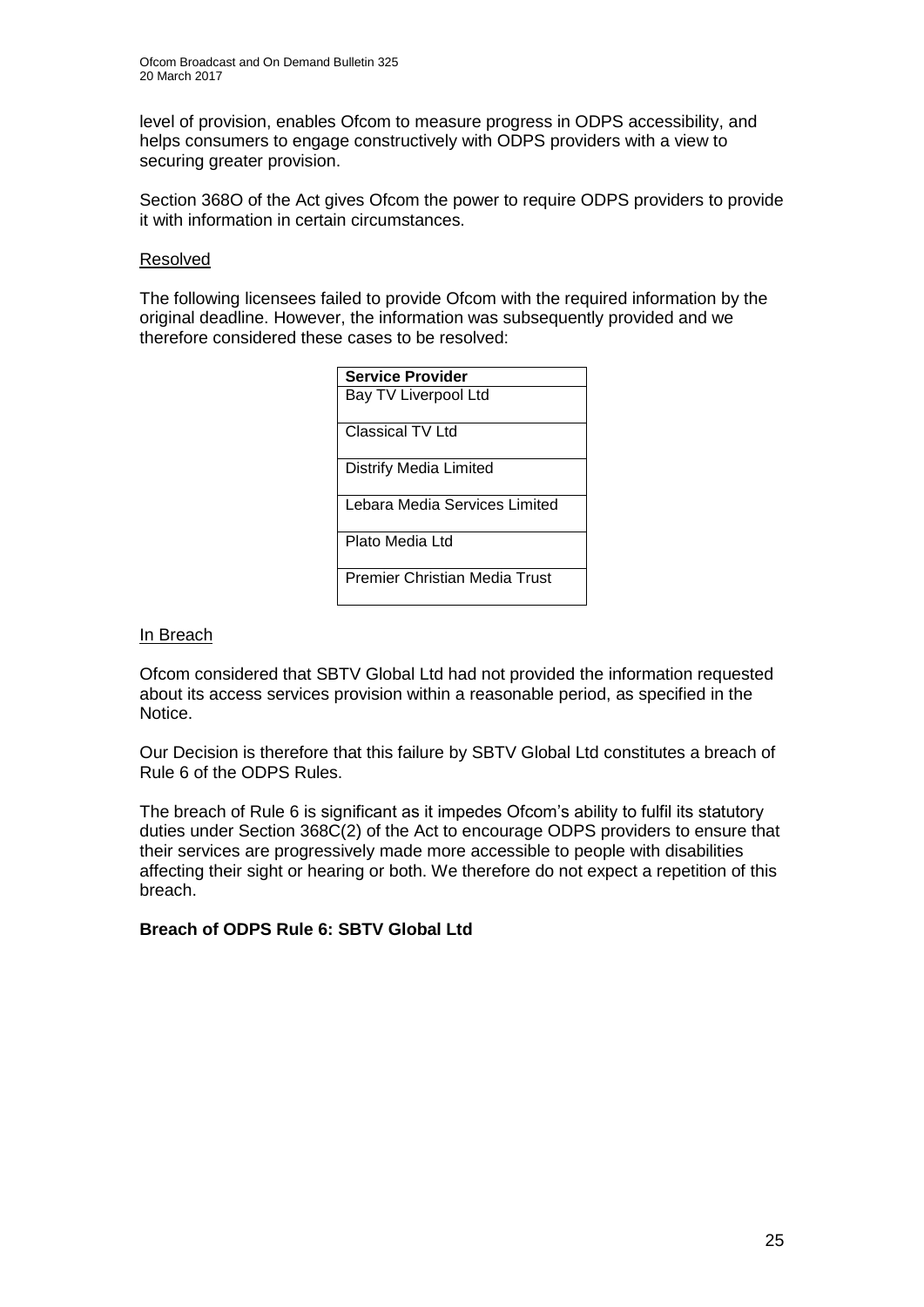### **Investigations Not in Breach**

Here are alphabetical lists of investigations that Ofcom has completed between 27 February and 10 March 2017 and decided that the broadcaster or service provider did not breach Ofcom's codes, rules, licence conditions or other regulatory requirements.

**Investigations conducted under the Procedures for investigating breaches of content standards for television and radio**

| <b>Programme</b> |            | Broadcaster   Transmission   Categories<br>date |                                 |
|------------------|------------|-------------------------------------------------|---------------------------------|
| lan Payne        | LBC 97.3FM | 25/12/2016                                      | Generally accepted<br>standards |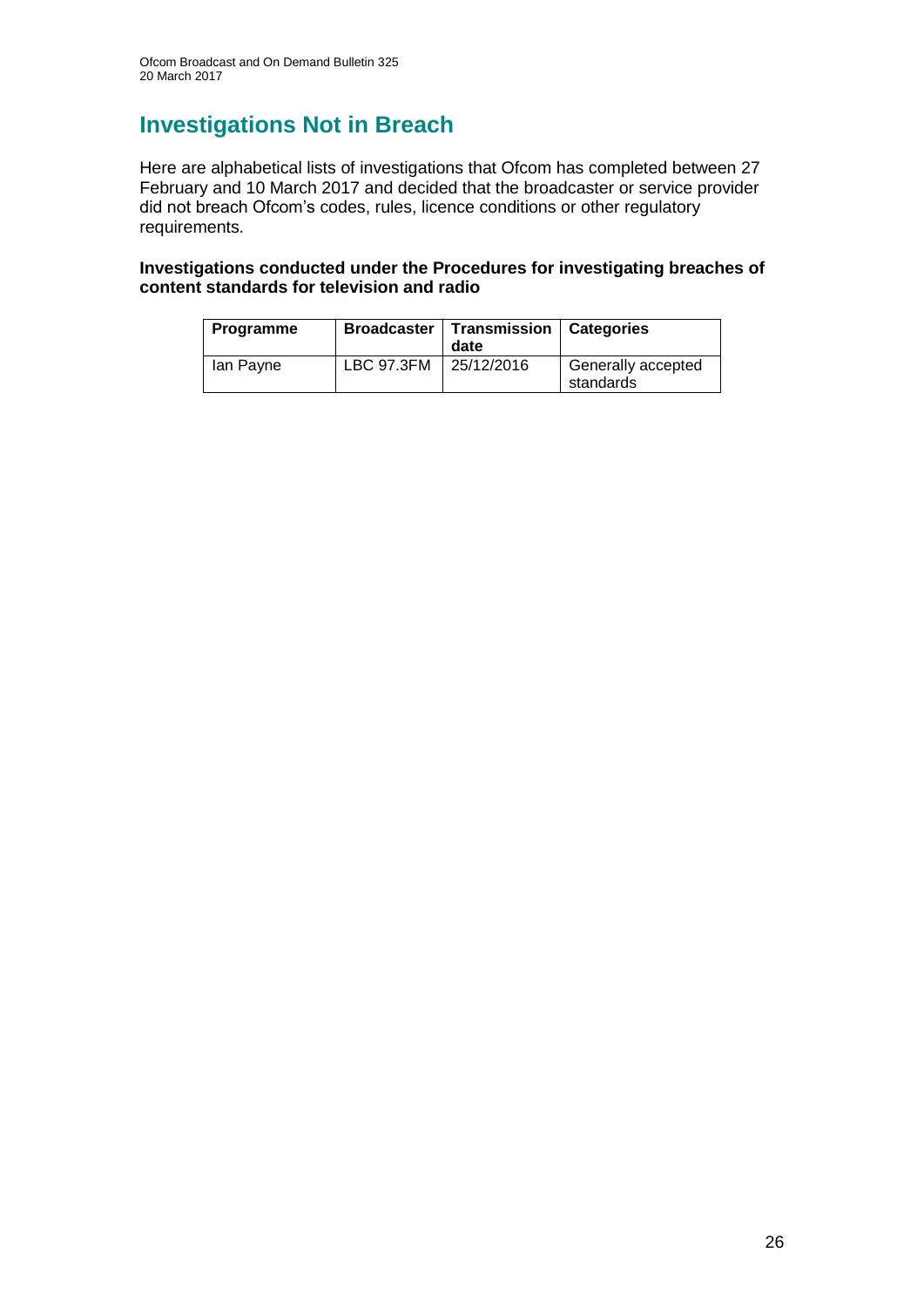### **Complaints assessed, not investigated**

Here are alphabetical lists of complaints that, after careful assessment, Ofcom has decided not to pursue between 27 February and 10 March 2017 because they did not raise issues warranting investigation.

#### **Complaints assessed under the Procedures for investigating breaches of content standards for television and radio**

For more information about how Ofcom assesses complaints about content standards on television and radio programmes, go to: [https://www.ofcom.org.uk/\\_\\_data/assets/pdf\\_file/0020/55109/breaches-content](https://www.ofcom.org.uk/__data/assets/pdf_file/0020/55109/breaches-content-standards.pdf)[standards.pdf](https://www.ofcom.org.uk/__data/assets/pdf_file/0020/55109/breaches-content-standards.pdf)

| Programme                                                                  | <b>Broadcaster</b> | <b>Transmission Date</b> | <b>Categories</b>                            | <b>Number of</b><br>complaints |
|----------------------------------------------------------------------------|--------------------|--------------------------|----------------------------------------------|--------------------------------|
| 11 Brits Moments<br>That Rocked The<br>World                               | 4Music             | 20/02/2017               | Sexual material                              | 1                              |
| <b>Samsung Home</b><br>Appliances'<br>sponsorship of<br>Better Living on 4 | 4Seven             | 28/02/2017               | Sponsorship                                  | $\mathbf{1}$                   |
| Made of Honor                                                              | 5Star              | 11/02/2017               | Offensive language                           | 1                              |
| Sex Pod                                                                    | 5Star              | 22/02/2017               | Sexual material                              | $\mathbf{1}$                   |
| In Sight Topic<br>Immigration Law                                          | <b>Ahlebait TV</b> | 31/12/2016               | Materially misleading                        | $\mathbf{1}$                   |
| <b>BBC News</b>                                                            | BBC <sub>1</sub>   | 27/02/2017               | Race<br>discrimination/offence               | $\mathbf{1}$                   |
| Casualty                                                                   | BBC <sub>1</sub>   | 11/02/2017               | Violence                                     | $\overline{1}$                 |
| Crimewatch                                                                 | BBC <sub>1</sub>   | 06/03/2017               | Materially misleading                        | $\mathbf 1$                    |
| Dom on the Spot                                                            | BBC <sub>1</sub>   | 03/03/2017               | <b>Disability</b><br>discrimination/offence  | $\mathbf{1}$                   |
| EastEnders                                                                 | BBC <sub>1</sub>   | 21/02/2017               | Generally accepted<br>standards              | 1                              |
| EastEnders                                                                 | BBC <sub>1</sub>   | 27/02/2017               | Gender<br>discrimination/offence             | $\mathbf{1}$                   |
| EastEnders                                                                 | BBC <sub>1</sub>   | 28/02/2017               | Generally accepted<br>standards              | $\mathbf{1}$                   |
| EastEnders                                                                 | BBC <sub>1</sub>   | 02/03/2017               | Drugs, smoking,<br>solvents or alcohol       | $\mathbf{1}$                   |
| EastEnders                                                                 | BBC <sub>1</sub>   | 07/03/2017               | Sexual material                              | $\mathbf{1}$                   |
| Film 2017                                                                  | BBC <sub>1</sub>   | 22/02/2017               | Generally accepted<br>standards              | 1                              |
| <b>Homes Under The</b><br>Hammer                                           | BBC <sub>1</sub>   | 24/02/2017               | Materially misleading                        | $\overline{1}$                 |
| Let it Shine                                                               | BBC <sub>1</sub>   | 18/02/2017               | Sexual orientation<br>discrimination/offence | $\mathbf{1}$                   |
| Let's Sing and<br>Dance for Comic<br>Relief                                | BBC <sub>1</sub>   | 04/03/2017               | Race<br>discrimination/offence               | $\mathbf{1}$                   |
| Not Going Out                                                              | BBC <sub>1</sub>   | 17/02/2017               | Harm                                         | 1                              |
| Room 101                                                                   | BBC <sub>1</sub>   | 24/02/2017               | Generally accepted<br>standards              | $\mathbf 1$                    |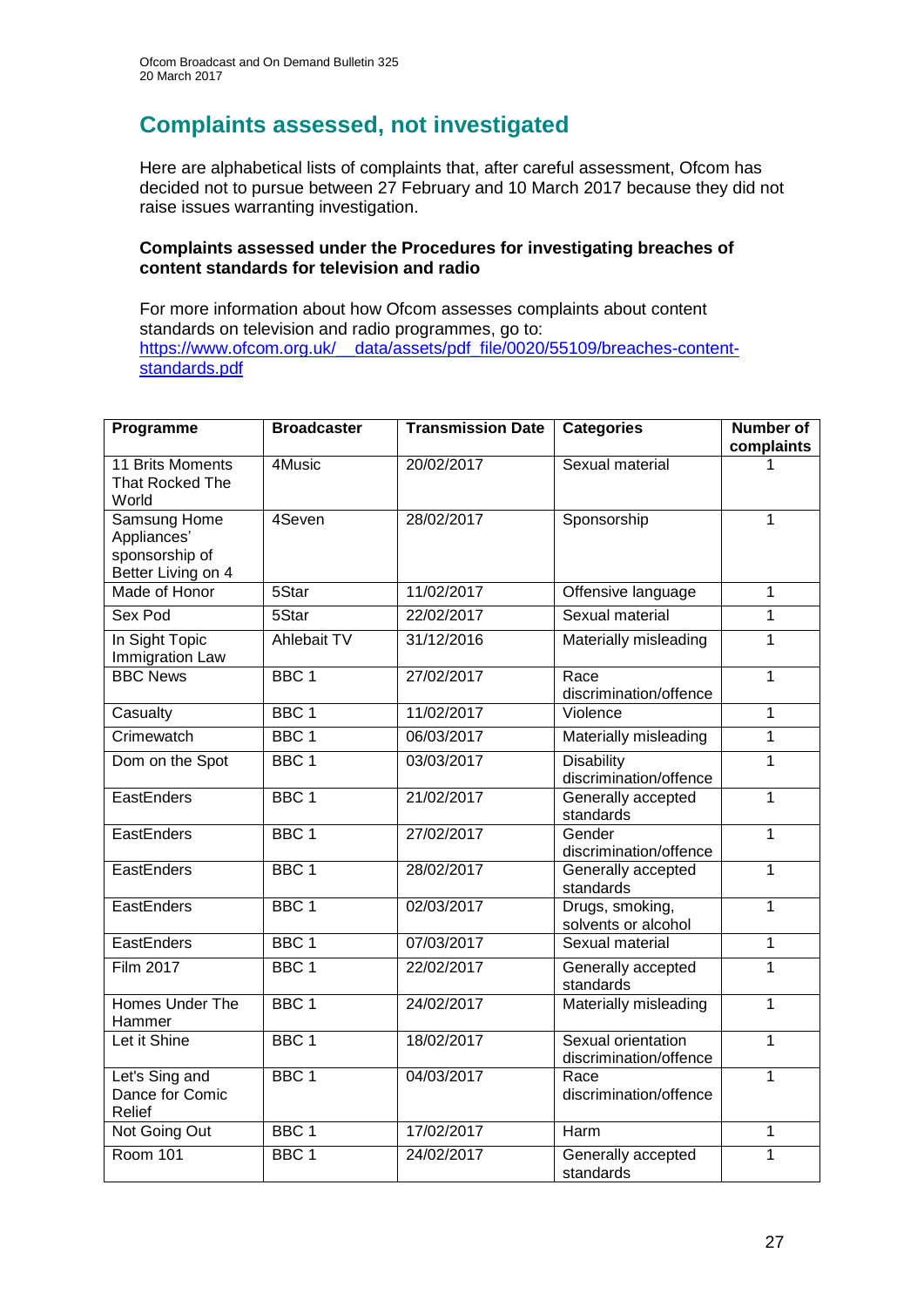| Programme                       | <b>Broadcaster</b>                 | <b>Transmission Date</b> | <b>Categories</b>                           | <b>Number of</b><br>complaints |
|---------------------------------|------------------------------------|--------------------------|---------------------------------------------|--------------------------------|
| <b>Room 101</b>                 | BBC <sub>1</sub>                   | 03/03/2017               | Animal welfare                              | 1                              |
| SS-GB                           | BBC <sub>1</sub>                   | 26/02/2017               | Other                                       | 1                              |
| The Big Painting<br>Challenge   | BBC <sub>1</sub>                   | 05/03/2017               | Religious/Beliefs<br>discrimination/offence | $\overline{2}$                 |
| The One Show                    | BBC <sub>1</sub>                   | 01/03/2017               | Race<br>discrimination/offence              | $\mathbf 1$                    |
| The One Show                    | BBC <sub>1</sub>                   | 02/03/2017               | Other                                       | 1                              |
| The Real Marigold<br>Hotel      | BBC <sub>1</sub>                   | 15/02/2017               | Animal welfare                              | 1                              |
| The Replacement                 | BBC <sub>1</sub>                   | 07/03/2017               | Harm                                        | $\overline{2}$                 |
| <b>Tracey Ullman's</b><br>Show  | BBC <sub>1</sub>                   | 25/02/2017               | Religious/Beliefs<br>discrimination/offence | 1                              |
| <b>Tracey Ullman's</b><br>Show  | BBC <sub>1</sub>                   | 03/03/2017               | Religious/Beliefs<br>discrimination/offence | 1                              |
| <b>Midlands Today</b>           | <b>BBC 1 Midlands</b>              | 09/03/2017               | Generally accepted<br>standards             | 3                              |
| <b>River City</b>               | <b>BBC 1 Scotland</b>              | 07/02/2017               | Sexual material                             | $\mathbf{1}$                   |
| Dragons' Den                    | BBC <sub>2</sub>                   | 12/02/2017               | Gender<br>discrimination/offence            | $\mathbf{1}$                   |
| Dragons' Den                    | BBC <sub>2</sub>                   | 19/02/2017               | Race<br>discrimination/offence              | $\mathbf{1}$                   |
| Mock the Week                   | BBC <sub>2</sub>                   | 14/02/2017               | Age<br>discrimination/offence               | $\mathbf{1}$                   |
| <b>Top Gear</b>                 | BBC <sub>2</sub>                   | 05/03/2017               | Animal welfare                              | 1                              |
| <b>Top Gear</b>                 | BBC <sub>2</sub>                   | 05/03/2017               | Generally accepted<br>standards             | 1                              |
| <b>Top Gear</b>                 | BBC <sub>2</sub>                   | 05/03/2017               | Offensive language                          | $\overline{2}$                 |
| <b>Top Gear</b>                 | BBC <sub>2</sub>                   | 05/03/2017               | Other                                       | 1                              |
| Top Gear                        | BBC <sub>2</sub>                   | 05/03/2017               | Religious/Beliefs<br>discrimination/offence | 1                              |
| <b>Top Gear</b>                 | BBC <sub>2</sub>                   | 06/03/2017               | Offensive language                          | 1                              |
| Roots                           | BBC <sub>4</sub>                   | 22/02/2017               | Animal welfare                              | 3                              |
| Roots                           | BBC <sub>4</sub>                   | 22/02/2017               | Violence                                    | 1                              |
| Six Nations (trailer)           | <b>BBC Alba</b>                    | 12/02/2017               | Outside of remit                            | 1                              |
| Victoria Derbyshire             | <b>BBC News</b><br>Channel / BBC 1 | 27/02/2017               | Sexual material                             | $\mathbf{1}$                   |
| <b>Scott Mills</b>              | <b>BBC Radio 1</b>                 | 14/02/2017               | Sexual material                             | $\overline{2}$                 |
| Jeremy Vine                     | <b>BBC Radio 2</b>                 | 09/03/2017               | Due impartiality/bias                       | $\mathbf{1}$                   |
| Sounds of the<br><b>Sixties</b> | <b>BBC Radio 2</b>                 | 25/02/2017               | Outside of remit                            | $\mathbf{1}$                   |
| Jeffrey Bernard is<br>Unwell    | <b>BBC Radio 4</b>                 | 18/02/2017               | Offensive language                          | $\mathbf{1}$                   |
| The News Quiz                   | <b>BBC Radio 4</b>                 | 18/02/2017               | Race<br>discrimination/offence              | 1                              |
| The News Quiz                   | <b>BBC Radio 4</b>                 | 25/02/2017               | Offensive language                          | $\mathbf{1}$                   |
| The Philosopher's<br>Arms       | <b>BBC Radio 4</b>                 | 27/02/2017               | Offensive language                          | 1                              |
| Today                           | <b>BBC Radio 4</b>                 | 11/02/2017               | Drugs, smoking,<br>solvents or alcohol      | $\mathbf{1}$                   |
| <b>BBC Radio London</b>         | <b>BBC Radio</b><br>London         | 27/05/2016               | Outside of remit                            | $\mathbf{1}$                   |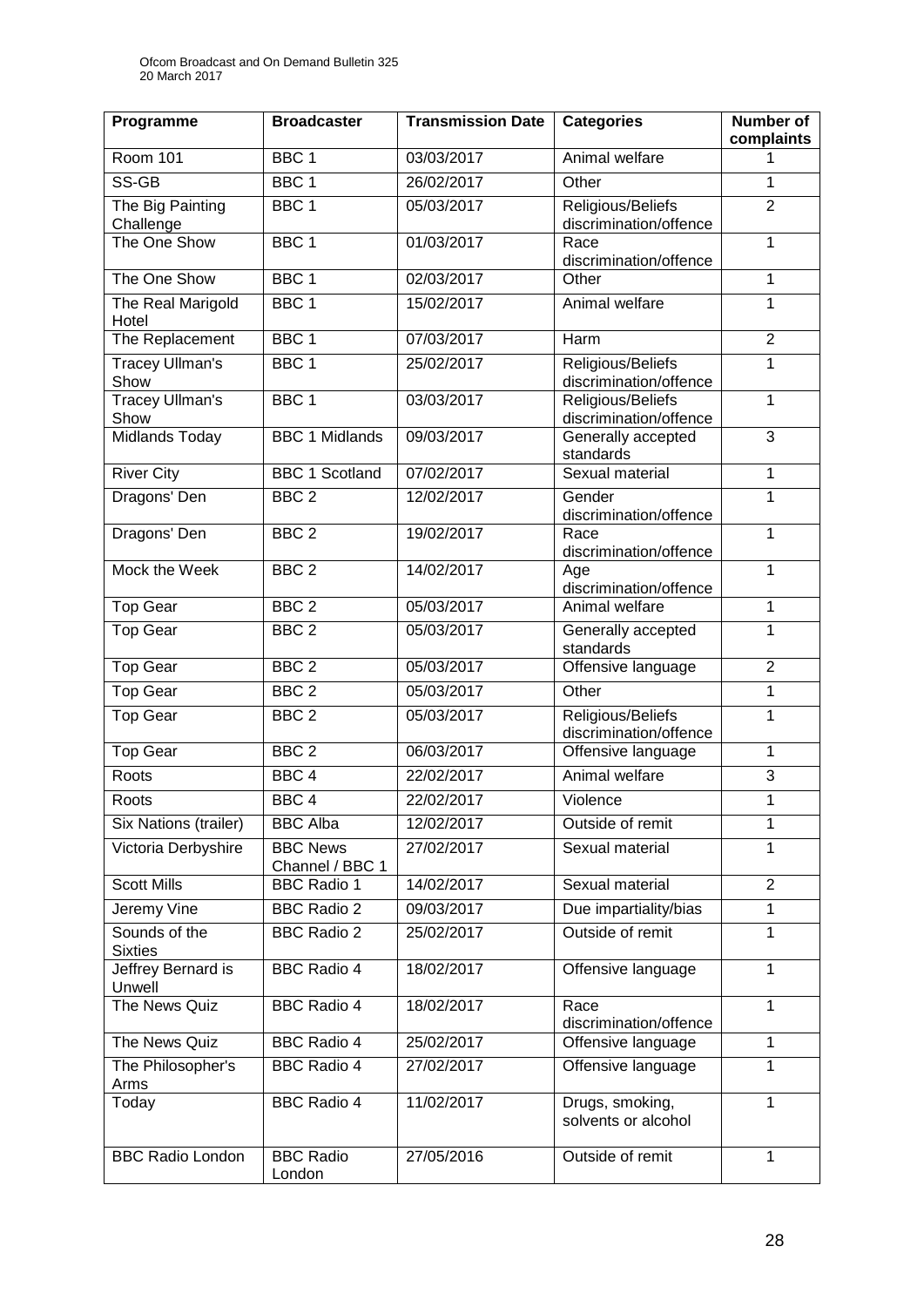| Programme                                      | <b>Broadcaster</b>           | <b>Transmission Date</b> | <b>Categories</b>                                         | <b>Number of</b><br>complaints |
|------------------------------------------------|------------------------------|--------------------------|-----------------------------------------------------------|--------------------------------|
| Snooker                                        | <b>BBC Red Button</b>        | 14/02/2017               | Flashing images/risk<br>to viewers who have<br><b>PSE</b> |                                |
| Amy Casie                                      | <b>BFBS</b><br>(Edinburgh)   | 06/01/2017               | Materially misleading                                     | 1                              |
| Programming                                    | <b>Box Upfront</b>           | Various                  | Sexual material                                           | 1                              |
| <b>UK Hotlist</b>                              | <b>Box Upfront</b>           | 26/02/2017               | Scheduling                                                | 1                              |
| <b>BT Sport Score</b>                          | BT Sport 2                   | 18/02/2017               | Race<br>discrimination/offence                            | 1                              |
| <b>Capital Breakfast</b><br>with Bodg and Matt | Capital FM<br>(North East)   | 21/02/2017               | Offensive language                                        | 1                              |
| Roman Kemp                                     | Capital Radio<br>(Yorkshire) | 01/03/2017               | Dangerous behaviour                                       | $\mathbf{1}$                   |
| Postman Pat                                    | <b>CBeebies</b>              | 18/02/2017               | Dangerous behaviour                                       | $\mathbf{1}$                   |
| <b>NCIS</b>                                    | <b>CBS Action</b>            | 14/02/2017               | Offensive language                                        | 1                              |
| <b>Warner Leisure</b><br>Hotels' sponsorship   | <b>CBS Reality</b>           | Various                  | Sponsorship credits                                       | 1                              |
| The Chase                                      | Challenge                    | 03/03/2017               | Animal welfare                                            | 1                              |
| 8 Out of 10 Cats<br>Does Countdown             | Channel 4                    | 05/03/2017               | Generally accepted<br>standards                           | 1                              |
| A Very British Hotel                           | Channel 4                    | 02/03/2017               | Materially misleading                                     | 1                              |
| Channel 4 News                                 | Channel 4                    | 02/02/2017               | Due accuracy                                              | 1                              |
| Channel 4 News                                 | Channel 4                    | 16/02/2017               | Due impartiality/bias                                     | 1                              |
| Channel 4 News                                 | Channel 4                    | 21/02/2017               | Materially misleading                                     | 1                              |
| Channel 4 News                                 | Channel 4                    | 01/03/2017               | Due impartiality/bias                                     | 1                              |
| Channel 4 News                                 | Channel 4                    | 08/03/2017               | Generally accepted<br>standards                           | 1                              |
| Crufts 2017 (trailer)                          | Channel 4                    | 08/03/2017               | Race<br>discrimination/offence                            | $\mathbf{1}$                   |
| Dispatches: Under<br>Lock and Key              | Channel 4                    | 01/03/2017               | Materially misleading                                     | $\overline{2}$                 |
| <b>Extremely British</b><br><b>Muslims</b>     | Channel 4                    | 09/03/2017               | Other                                                     | $\mathbf{1}$                   |
| Food Unwrapped                                 | Channel 4                    | 27/02/2017               | Gender<br>discrimination/offence                          | 3                              |
| Hollyoaks                                      | Channel 4                    | 21/02/2017               | Sexual orientation<br>discrimination/offence              | 1                              |
| Jeep Renegade's<br>sponsorship of The<br>Jump  | Channel 4                    | 05/02/2017               | Sponsorship credits                                       | 1                              |
| Mutiny                                         | Channel 4                    | 06/03/2017               | Offensive language                                        | $\mathbf{1}$                   |
| <b>Naked Attraction</b>                        | Channel 4                    | 23/02/2017               | Generally accepted<br>standards                           | $\mathbf{1}$                   |
| <b>Naked Attraction</b>                        | Channel 4                    | 25/02/2017               | Generally accepted<br>standards                           | 1                              |
| Penelope Keith's<br><b>Favourite Villages</b>  | Channel 4                    | 25/02/2017               | Generally accepted<br>standards                           | 1                              |
| The Fake News<br>Show                          | Channel 4                    | 06/02/2017               | Due impartiality/bias                                     | $\overline{2}$                 |
| The Last Leg                                   | Channel 4                    | 10/02/2017               | Generally accepted<br>standards                           | $\mathbf{1}$                   |
| The Last Leg                                   | Channel 4                    | 03/03/2017               | Generally accepted<br>standards                           | $\overline{2}$                 |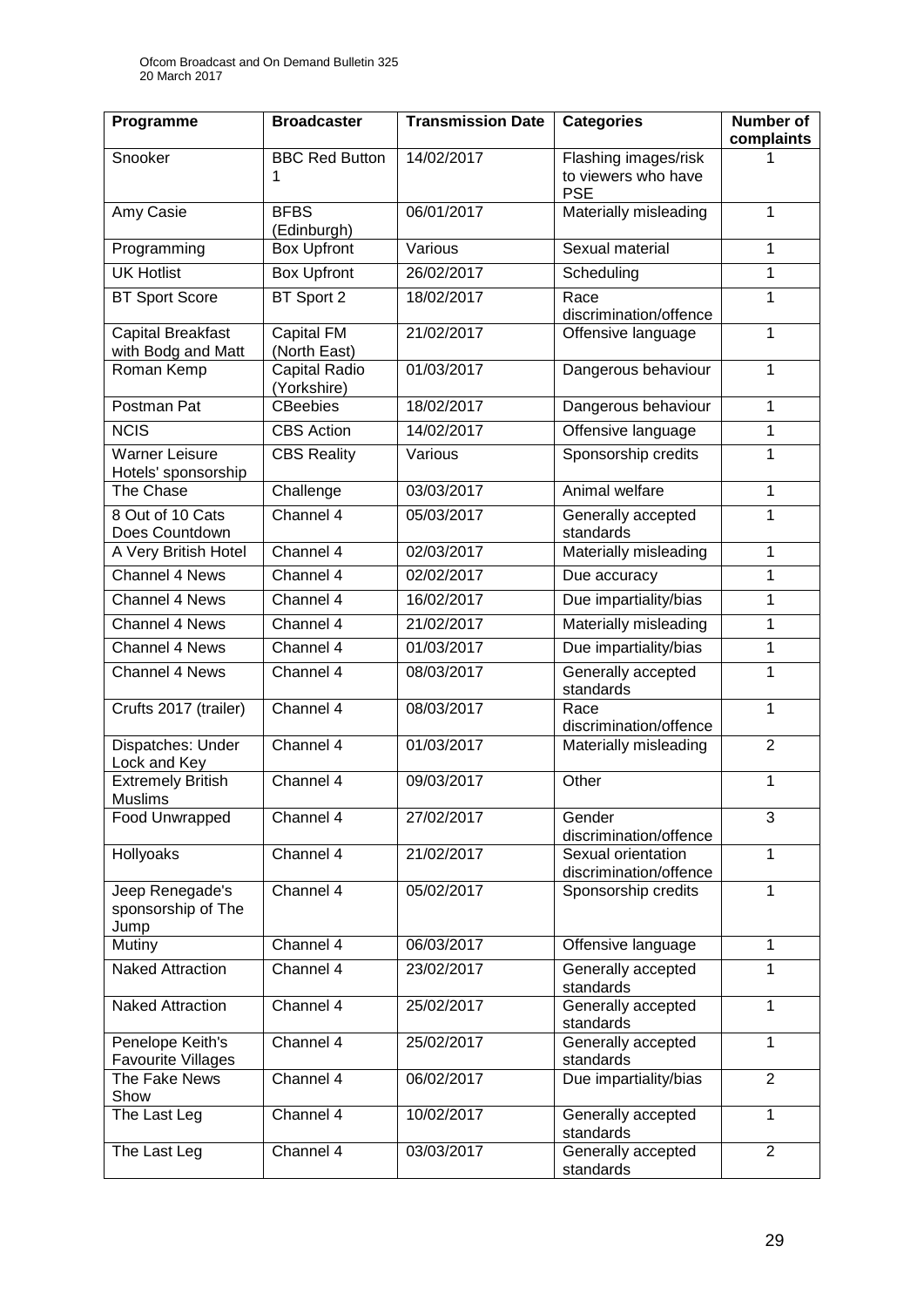| Programme                                                 | <b>Broadcaster</b>    | <b>Transmission Date</b> | <b>Categories</b>                           | <b>Number of</b><br>complaints |
|-----------------------------------------------------------|-----------------------|--------------------------|---------------------------------------------|--------------------------------|
| The Secret Life of<br>the Zoo                             | Channel 4             | 07/03/2017               | Offensive language                          |                                |
| The Undateables                                           | Channel 4             | 03/04/2012               | <b>Disability</b><br>discrimination/offence | 1                              |
| Celebrity Carry on<br><b>Barging</b>                      | Channel 5             | 24/02/2017               | Competitions                                | $\mathbf{1}$                   |
| Cruising with Jane<br>McDonald                            | Channel 5             | 24/02/2017               | Competitions                                | 1                              |
| Cruising with Jane<br>McDonald                            | Channel 5             | 03/03/2017               | Other                                       | 1                              |
| Inside King's Cross:<br>The Railway                       | Channel 5             | 06/03/2017               | Offensive language                          | $\overline{2}$                 |
| <b>Inside King's Cross:</b><br>The Railway                | Channel 5             | 06/03/2017               | Offensive language                          | 1                              |
| Inside Windsor<br>Castle                                  | Channel 5             | 28/02/2017               | Generally accepted<br>standards             | $\overline{2}$                 |
| Police Interceptors                                       | Channel 5             | 18/02/2017               | Scheduling                                  | $\mathbf{1}$                   |
| Sex Pod (trailer)                                         | Channel 5             | 31/01/2017               | Scheduling                                  | $\mathbf 1$                    |
| The Cars That Made<br><b>Britain Great</b>                | Channel 5             | 27/02/2017               | Gender<br>discrimination/offence            | 1                              |
| The Fifth Element                                         | Channel 5             | 26/02/2017               | Scheduling                                  | 1                              |
| When Kids Kill:<br><b>Schoolboy Slayer</b>                | Channel 5             | 16/02/2017               | Generally accepted<br>standards             | $\mathbf{1}$                   |
| When Live TV Goes<br>Horribly Wrong                       | Channel 5             | 05/02/2017               | Drugs, smoking,<br>solvents or alcohol      | $\mathbf{1}$                   |
| <b>When Live TV Goes</b><br>Horribly Wrong                | Channel 5             | 10/02/2017               | Generally accepted<br>standards             | $\mathbf{1}$                   |
| Drunk History<br>(trailers)                               | <b>Comedy Central</b> | 08/03/2017               | Drugs, smoking,<br>solvents or alcohol      | $\mathbf{1}$                   |
| <b>Impractical Jokers</b>                                 | <b>Comedy Central</b> | 08/02/2017               | <b>Disability</b><br>discrimination/offence | 1                              |
| QI                                                        | Dave                  | 01/03/2017               | Offensive language                          | $\mathbf{1}$                   |
| <b>Suits</b>                                              | Dave                  | 26/02/2017               | Gender<br>discrimination/offence            | 1                              |
| Would I Lie To You                                        | Dave                  | 23/02/2017               | Offensive language                          | $\mathbf 1$                    |
| E-bay's sponsorship<br>of Motoring on<br><b>Discovery</b> | Discovery<br>Channel  | 01/02/2017               | Sponsorship credits                         | 1                              |
| E-bay's sponsorship<br>of Motoring on<br><b>Discovery</b> | Discovery<br>Channel  | 02/02/2017               | Sponsorship credits                         | 1                              |
| <b>Bollywood Movie</b>                                    | <b>DM News Plus</b>   | 01/02/2017               | Violence                                    | $\mathbf{1}$                   |
| Hasmim Qadri                                              | <b>DM News Plus</b>   | 01/02/2017               | Religious/Beliefs<br>discrimination/offence | 1                              |
| Vets on the Hill<br>(trailer)                             | Drama                 | 30/01/2017               | Scheduling                                  | $\mathbf{1}$                   |
| Estings                                                   | E4                    | 20/02/2017               | Generally accepted<br>standards             | 1                              |
| Estings                                                   | E <sub>4</sub>        | 26/02/2017               | Generally accepted<br>standards             | $\mathbf{1}$                   |
| Hollyoaks                                                 | E4                    | 01/03/2017               | Offensive language                          | $\mathbf{1}$                   |
| The Big Bang<br>Theory                                    | E <sub>4</sub>        | 26/02/2017               | Animal welfare                              | 1                              |
| Stu Davidson                                              | Endeavour FM          | 23/02/2017               | Offensive language                          | $\mathbf{1}$                   |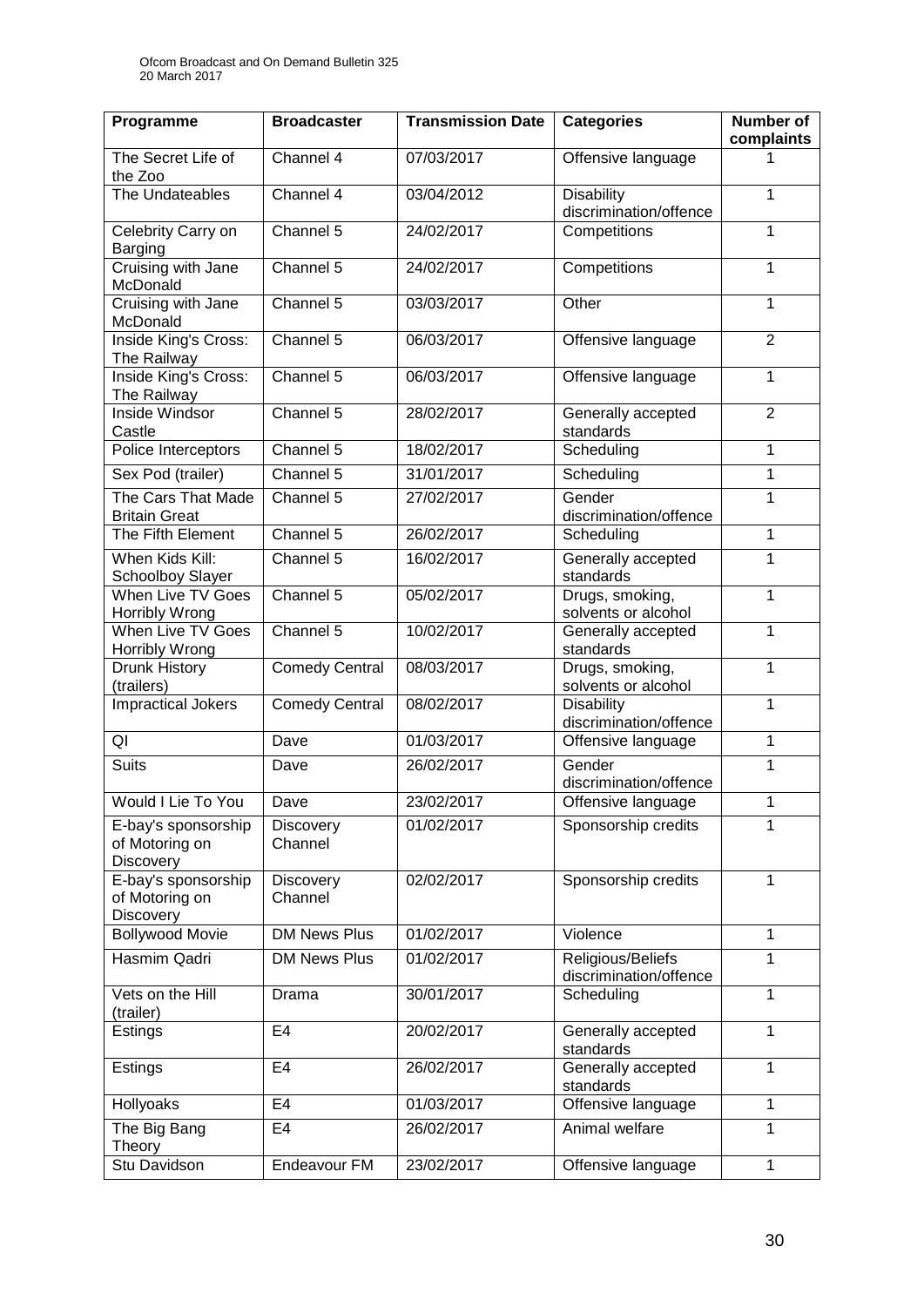| Programme                                                    | <b>Broadcaster</b>      | <b>Transmission Date</b> | <b>Categories</b>                            | <b>Number of</b><br>complaints |
|--------------------------------------------------------------|-------------------------|--------------------------|----------------------------------------------|--------------------------------|
| <b>Gilbert Deya</b><br>Ministries: Sodomic<br><b>Spirits</b> | Faith World TV          | 26/08/2016               | Sexual orientation<br>discrimination/offence |                                |
| The Other Boleyn<br>Girl                                     | Film 4                  | 28/02/2017               | Sexual material                              | 1                              |
| The Secret Life of<br><b>Bees</b>                            | Film 4                  | 01/03/2017               | Race<br>discrimination/offence               | 1                              |
| Jamie's Great<br>Escape                                      | <b>Food Network</b>     | 25/02/2017               | Offensive language                           | 1                              |
| Fox and Friends                                              | <b>Fox News</b>         | 09/02/2017               | Undue prominence                             | 1                              |
| <b>Fawlty Towers</b>                                         | Gold +1                 | 07/03/2017               | Race<br>discrimination/offence               | 1                              |
| Competitions                                                 | <b>Heart FM</b>         | Various                  | Competitions                                 | 1                              |
| Boruna Waz Mahfil                                            | Iqra Bangla             | 22/12/2016               | Crime and disorder                           | 1                              |
| Ant & Dec's<br>Saturday Night<br>Takeaway                    | $\overline{\text{ITV}}$ | 25/02/2017               | Generally accepted<br>standards              | $\overline{2}$                 |
| Ant & Dec's<br>Saturday Night<br>Takeaway                    | $\overline{\text{ITV}}$ | 25/02/2017               | Materially misleading                        | 1                              |
| Ant & Dec's<br>Saturday Night<br>Takeaway                    | $\overline{IV}$         | 25/02/2017               | Offensive language                           | 1                              |
| Ant & Dec's<br>Saturday Night<br>Takeaway                    | <b>ITV</b>              | 04/03/2017               | Dangerous behaviour                          | $\overline{2}$                 |
| <b>Bear Grylls Survival</b><br>School                        | $\overline{IV}$         | 28/12/2016               | Dangerous behaviour                          | 1                              |
| Benidorm                                                     | $\overline{IV}$         | 01/03/2017               | Generally accepted<br>standards              | $\overline{2}$                 |
| Benidorm                                                     | <b>ITV</b>              | 08/03/2017               | Generally accepted<br>standards              | 1                              |
| Benidorm                                                     | $\overline{\text{IV}}$  | 08/03/2017               | Sexual material                              | 1                              |
| <b>Broadchurch</b>                                           | <b>ITV</b>              | 27/02/2016               | Generally accepted<br>standards              | 1                              |
| <b>Broadchurch</b>                                           | <b>ITV</b>              | 27/02/2017               | Other                                        | 1                              |
| <b>Coronation Street</b>                                     | <b>ITV</b>              | 06/02/2017               | Scheduling                                   | 1                              |
| <b>Coronation Street</b>                                     | <b>ITV</b>              | 13/02/2017               | Generally accepted<br>standards              | 1                              |
| <b>Coronation Street</b>                                     | $\overline{IV}$         | 17/02/2017               | Generally accepted<br>standards              | 6                              |
| <b>Coronation Street</b>                                     | <b>ITV</b>              | 24/02/2017               | Generally accepted<br>standards              | $\mathbf{1}$                   |
| <b>Coronation Street</b>                                     | <b>ITV</b>              | 24/02/2017               | Violence                                     | 1                              |
| <b>Coronation Street</b>                                     | <b>ITV</b>              | 27/02/2017               | Gender<br>discrimination/offence             | 1                              |
| <b>Coronation Street</b>                                     | $\overline{ITV}$        | 27/02/2017               | Gender<br>discrimination/offence             | 1                              |
| <b>Coronation Street</b>                                     | $\overline{IV}$         | 27/02/2017               | Violence                                     | 1                              |
| Emmerdale                                                    | <b>ITV</b>              | 20/02/2017               | Generally accepted<br>standards              | 1                              |
| Emmerdale                                                    | <b>ITV</b>              | 21/02/2017               | Scheduling                                   | 1                              |
| Emmerdale                                                    | <b>ITV</b>              | 24/02/2017               | Materially misleading                        | $\mathbf{1}$                   |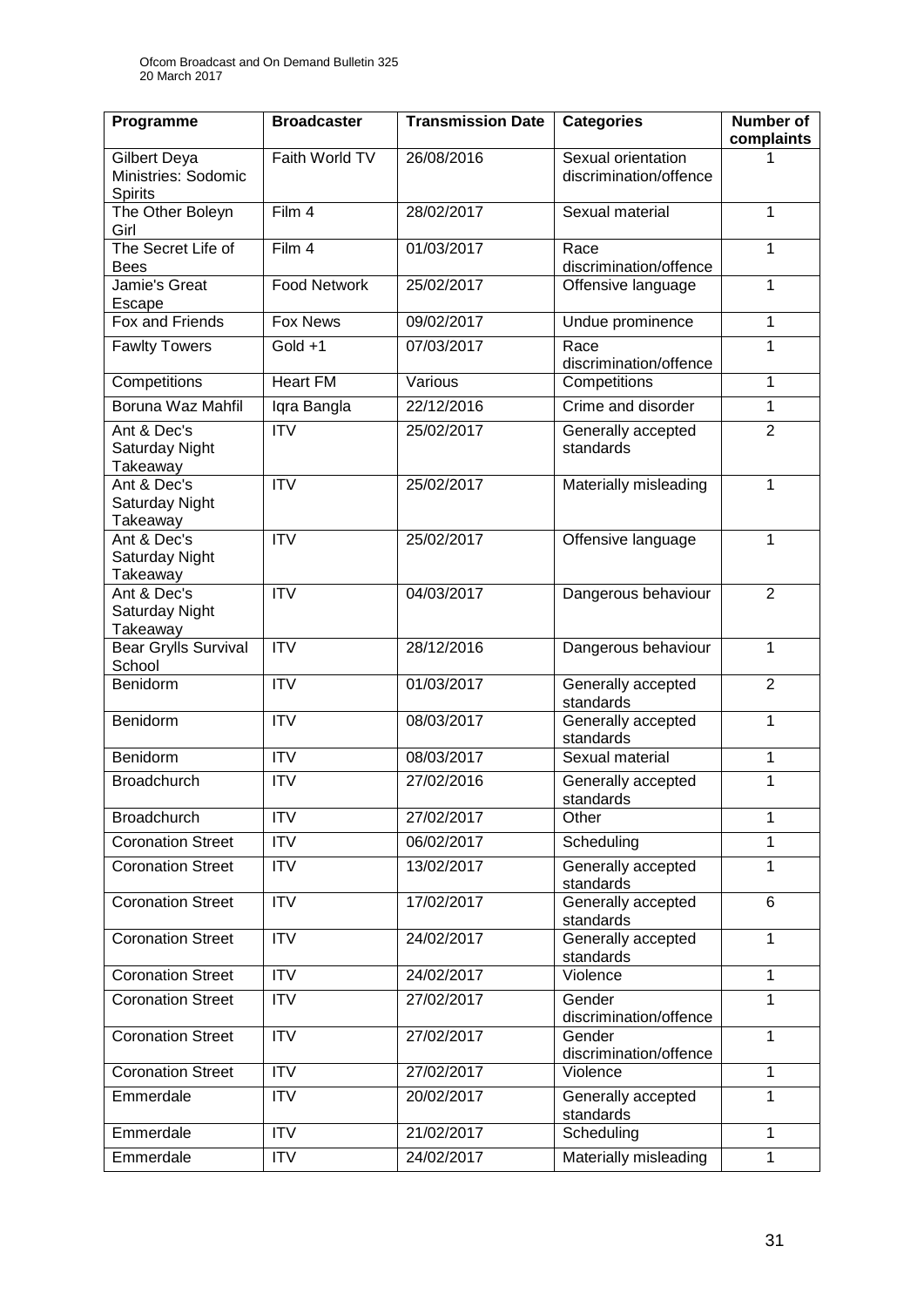| Programme                                                 | <b>Broadcaster</b>      | <b>Transmission Date</b> | <b>Categories</b>                           | <b>Number of</b><br>complaints |
|-----------------------------------------------------------|-------------------------|--------------------------|---------------------------------------------|--------------------------------|
| Emmerdale                                                 | <b>ITV</b>              | 27/02/2017               | Scheduling                                  | 1                              |
| Emmerdale                                                 | $\overline{\text{IV}}$  | 01/03/2017               | Generally accepted<br>standards             | 1                              |
| Emmerdale                                                 | $\overline{IV}$         | 03/03/2017               | Violence                                    | 8                              |
| Emmerdale                                                 | <b>ITV</b>              | 06/03/2017               | Drugs, smoking,<br>solvents or alcohol      | $\overline{7}$                 |
| Emmerdale                                                 | <b>ITV</b>              | 06/03/2017               | Violence                                    | 268                            |
| Emmerdale                                                 | <b>ITV</b>              | 07/03/2017               | Generally accepted<br>standards             | $\overline{7}$                 |
| Emmerdale                                                 | $\overline{IV}$         | 07/03/2017               | Sexual material                             | 1                              |
| Emmerdale                                                 | <b>ITV</b>              | 08/03/2017               | Sexual material                             | 1                              |
| Emmerdale /<br><b>Coronation Street</b>                   | <b>ITV</b>              | 01/02/2017               | Sexual material                             | 1                              |
| <b>Good Morning</b><br><b>Britain</b>                     | <b>ITV</b>              | 18/07/2016               | Race<br>discrimination/offence              | 1                              |
| <b>Good Morning</b><br><b>Britain</b>                     | $\overline{ITV}$        | 23/02/2017               | Generally accepted<br>standards             | $\mathbf{1}$                   |
| <b>Good Morning</b><br><b>Britain</b>                     | $\overline{\text{IV}}$  | 27/02/2017               | Generally accepted<br>standards             | 1                              |
| Good Morning<br><b>Britain</b>                            | <b>ITV</b>              | 27/02/2017               | Offensive language                          | 1                              |
| <b>Good Morning</b><br><b>Britain</b>                     | $\overline{\text{ITV}}$ | 01/03/2017               | Dangerous behaviour                         | $\mathbf{1}$                   |
| <b>Good Morning</b><br><b>Britain</b>                     | <b>ITV</b>              | 01/03/2017               | Gender<br>discrimination/offence            | $\mathbf{1}$                   |
| Harry Hill's Alien<br>Capsule                             | $\overline{\text{IV}}$  | 09/03/2017               | Generally accepted<br>standards             | 1                              |
| <b>ITV News</b>                                           | $\overline{IV}$         | 20/02/2017               | Due impartiality/bias                       | $\mathbf{1}$                   |
| <b>ITV News</b>                                           | <b>ITV</b>              | 20/02/2017               | Due impartiality/bias                       | 1                              |
| <b>ITV News / The</b><br>Nightly Show with<br>John Bishop | <b>ITV</b>              | 27/02/2017               | Other                                       | $\mathbf{1}$                   |
| <b>ITV Regional News</b>                                  | $\overline{ITV}$        | 22/02/2017               | Generally accepted<br>standards             | $\mathbf{1}$                   |
| Loose Women                                               | <b>ITV</b>              | 06/02/2017               | Generally accepted<br>standards             | 1                              |
| Loose Women                                               | <b>ITV</b>              | 20/02/2017               | Crime and disorder                          | 1                              |
| Loose Women                                               | <b>ITV</b>              | 23/02/2017               | Generally accepted<br>standards             | 1                              |
| Loose Women                                               | <b>ITV</b>              | 28/02/2017               | Generally accepted<br>standards             | 1                              |
| Loose Women                                               | <b>ITV</b>              | 01/03/2017               | Generally accepted<br>standards             | $\mathbf{1}$                   |
| Loose Women                                               | <b>ITV</b>              | 01/03/2017               | Generally accepted<br>standards             | $\mathbf{1}$                   |
| Mafia Women with<br><b>Trevor McDonald</b>                | <b>ITV</b>              | 23/02/2017               | Generally accepted<br>standards             | $\mathbf{1}$                   |
| Off Their Rockers                                         | <b>ITV</b>              | 25/02/2017               | Scheduling                                  | $\mathbf{1}$                   |
| Peston on Sunday                                          | <b>ITV</b>              | 19/02/2017               | <b>Disability</b><br>discrimination/offence | 1                              |
| Peugeot's<br>sponsorship of Six<br><b>Nations</b>         | ITV                     | 26/02/2017               | Sponsorship credits                         | $\mathbf{1}$                   |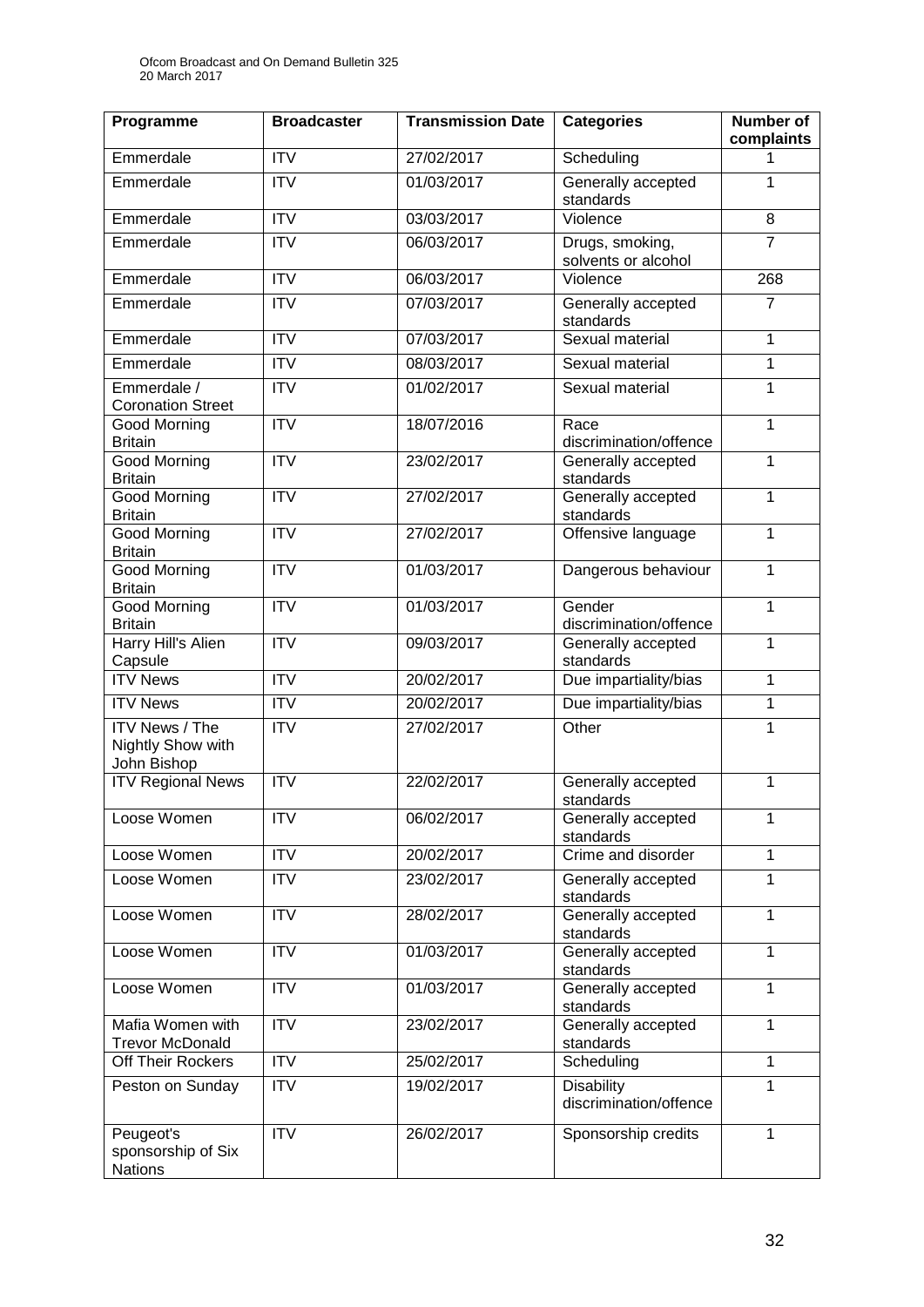| Programme                                                 | <b>Broadcaster</b>      | <b>Transmission Date</b> | <b>Categories</b>                           | <b>Number of</b><br>complaints |
|-----------------------------------------------------------|-------------------------|--------------------------|---------------------------------------------|--------------------------------|
| Piers Morgan's Life<br><b>Stories</b>                     | <b>ITV</b>              | 24/02/2017               | Due impartiality/bias                       | 2                              |
| Play To The Whistle                                       | $\overline{ITV}$        | 28/02/2017               | Offensive language                          | 1                              |
| Play To The Whistle                                       | $\overline{\text{ITV}}$ | 07/03/2017               | Offensive language                          | 1                              |
| Sainsbury's<br>sponsorship of ITV                         | $\overline{ITV}$        | 20/02/2017               | Dangerous behaviour                         | 1                              |
| <b>Six Nations Rugby</b>                                  | $\overline{IV}$         | 25/02/2017               | Competitions                                | 1                              |
| The Kyle Files                                            | $\overline{\text{ITV}}$ | 27/02/2017               | Generally accepted<br>standards             | 5                              |
| The Martin Lewis<br>Money Show                            | $\overline{IV}$         | 13/02/2017               | Materially misleading                       | 1                              |
| The Martin Lewis<br>Money Show                            | $\overline{ITV}$        | 20/02/2017               | Materially misleading                       | 1                              |
| The Nightly Show<br>with John Bishop                      | $\overline{ITV}$        | 07/03/2017               | Offensive language                          | 1                              |
| The Voice                                                 | $\overline{ITV}$        | 25/02/2017               | Drugs, smoking,<br>solvents or alcohol      | $\mathbf 1$                    |
| The Voice UK                                              | <b>ITV</b>              | 04/03/2017               | Undue prominence                            | 3                              |
| This Morning                                              | <b>ITV</b>              | 22/02/2017               | Generally accepted<br>standards             | 1                              |
| This Morning                                              | <b>ITV</b>              | 03/03/2017               | Generally accepted<br>standards             | 1                              |
| <b>ITV News Central</b>                                   | <b>ITV Central</b>      | 21/02/2017               | Violence                                    | 1                              |
| <b>ITV News Granada</b><br>Reports                        | <b>ITV Granada</b>      | 02/02/2017               | Under 18s in<br>programmes                  | $\mathbf 1$                    |
| <b>ID</b> Mobile's<br>sponsorship of<br><b>Family Guy</b> | ITV2                    | 28/02/2017               | Sponsorship credits                         | 1                              |
| Judge Rinder                                              | ITV <sub>2</sub>        | 22/02/2017               | Generally accepted<br>standards             | 1                              |
| You've Been<br>Framed! Harry's<br>Favourites              | ITV2                    | 02/03/2017               | Religious/Beliefs<br>discrimination/offence | $\overline{2}$                 |
| The Only Way Is<br>Essex                                  | <b>ITVBe</b>            | 08/03/2017               | Dangerous behaviour                         | 1                              |
| Våra Pinsamma<br>Kroppar<br>(Embarrassing<br>Bodies)      | Kanal 11                | 13/02/2017               | Gender<br>discrimination/offence            | 1                              |
| <b>Breaking News med</b><br>Filip & Fredrik               | Kanal 5 Sweden          | 15/02/2017               | Generally accepted<br>standards             | 1                              |
| lan Collins                                               | LBC 97.3 FM             | 12/02/2016               | Race<br>discrimination/offence              | 1                              |
| James O'Brien                                             | LBC 97.3 FM             | 26/01/2017               | Due impartiality/bias                       | 1                              |
| James O'Brien                                             | LBC 97.3 FM             | 20/02/2017               | Generally accepted<br>standards             | 1                              |
| Nick Abbott                                               | <b>LBC 97.3 FM</b>      | 07/02/2017               | Generally accepted<br>standards             | 1                              |
| Nigel Farage                                              | LBC 97.3 FM             | 14/02/2014               | Due accuracy                                | 1                              |
| Nigel Farage                                              | LBC 97.3 FM             | 14/02/2017               | Crime and disorder                          | 1                              |
| Nigel Farage                                              | LBC 97.3 FM             | 14/02/2017               | Due impartiality/bias                       | 1                              |
| The Debate Show                                           | Lyca Dil Se<br>Radio    | 16/01/2017               | Offensive language                          | 1                              |
| <b>Breaking Base</b>                                      | MTV Base                | 14/02/2017               | Violence                                    | $\mathbf{1}$                   |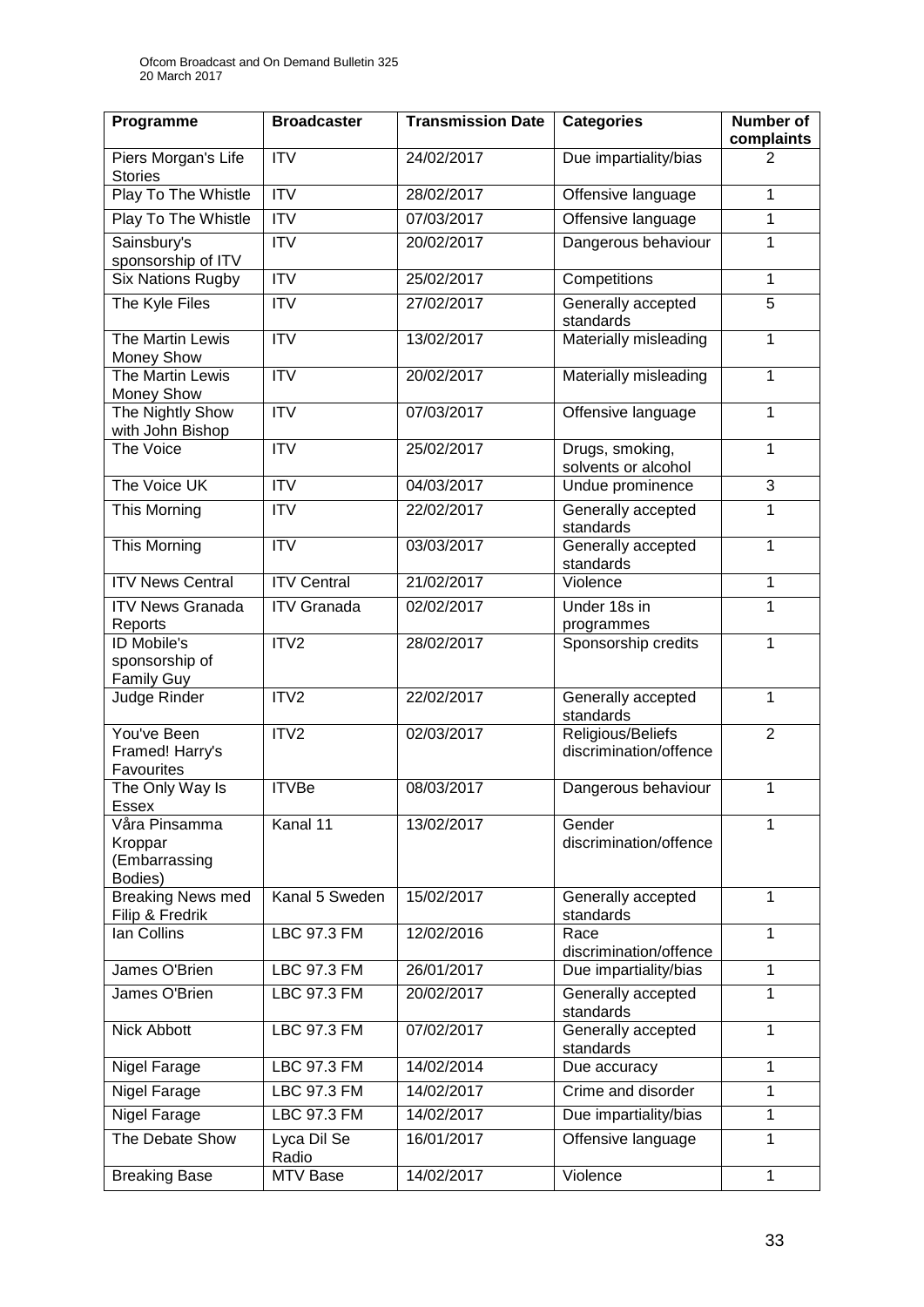| Programme                                                           | <b>Broadcaster</b>                  | <b>Transmission Date</b> | <b>Categories</b>                           | <b>Number of</b><br>complaints |
|---------------------------------------------------------------------|-------------------------------------|--------------------------|---------------------------------------------|--------------------------------|
| Programming                                                         | Panjab Radio                        | 23/02/2017               | Commercial<br>communications on<br>radio    |                                |
| E-bay's sponsorship<br>of Motoring on<br><b>Discovery</b>           | Quest                               | 01/02/2017               | Sponsorship credits                         | $\mathbf{1}$                   |
| E-bay's sponsorship<br>of Motoring on<br>Discovery                  | Quest                               | 02/02/2017               | Sponsorship credits                         | 1                              |
| E-bay's sponsorship<br>of Motoring on<br>Discovery                  | Quest +1                            | 02/02/2017               | Sponsorship credits                         | $\mathbf{1}$                   |
| <b>RT News</b>                                                      | <b>RT</b>                           | 24/01/2017               | Due impartiality/bias                       | $\mathbf{1}$                   |
| <b>RT News</b>                                                      | <b>RT</b>                           | 19/02/2017               | Due impartiality/bias                       | $\mathbf{1}$                   |
| The Weekly-<br><b>Headline News</b>                                 | <b>RT</b>                           | 19/02/2017               | Due impartiality/bias                       | 1                              |
| The Simpsons                                                        | Sky1                                | 22/02/2017               | Offensive language                          | 1                              |
| The Simpsons                                                        | Sky1                                | 22/02/2017               | Sexual material                             | 1                              |
| Matilda & Me                                                        | <b>Sky Arts</b>                     | 04/03/2016               | Offensive language                          | 1                              |
| <b>All Out Politics</b>                                             | <b>Sky News</b>                     | 21/02/2017               | Religious/Beliefs<br>discrimination/offence | 1                              |
| <b>Sky News</b>                                                     | <b>Sky News</b>                     | 13/02/2017               | Due impartiality/bias                       | 1                              |
| <b>Sky News</b>                                                     | <b>Sky News</b>                     | 13/02/2017               | Generally accepted<br>standards             | 1                              |
| <b>Sky News</b>                                                     | <b>Sky News</b>                     | 22/02/2017               | Race<br>discrimination/offence              | 1                              |
| <b>Sky News</b>                                                     | <b>Sky News</b>                     | 07/03/2017               | Generally accepted<br>standards             | 1                              |
| Premier League<br>Football: AFC<br>Bournemouth v<br>Manchester City | Sky Sports 1                        | 13/02/2017               | Offensive language                          | 3                              |
| Stan Lee's Lucky<br>Man                                             | Sky1                                | 03/03/2017               | Religious/Beliefs<br>discrimination/offence | 1                              |
| The Simpsons                                                        | Sky1                                | 02/03/2017               | Offensive language                          | 1                              |
| Hustle                                                              | Sony<br>Entertainment<br>Television | 10/02/2017               | Offensive language                          | 1                              |
| <b>STV Fight Night</b><br>(trailer)                                 | <b>STV</b>                          | 18/01/2017               | Violence                                    | 1                              |
| <b>STV News at Six</b>                                              | <b>STV</b>                          | 23/02/2017               | Other                                       | 1                              |
| Julia Hartley-Brewer                                                | <b>Talk Radio</b>                   | 30/01/2017               | Due impartiality/bias                       | $\mathbf{1}$                   |
| Late Nights with lain<br>Lee                                        | <b>Talk Radio</b>                   | 10/02/2017               | Offensive language                          | 1                              |
| Late Nights with lain<br>Lee                                        | <b>Talk Radio</b>                   | 21/02/2017               | Generally accepted<br>standards             | 1                              |
| The Two Mikes                                                       | Talksport                           | 08/02/2017               | Due accuracy                                | 1                              |
| The Two Mikes                                                       | Talksport                           | 15/02/2017               | Generally accepted<br>standards             | $\mathbf{1}$                   |
| Unga Mammor                                                         | TV3 Sweden                          | 16/02/2017               | Generally accepted<br>standards             | 1                              |
| Wild Card                                                           | <b>TV6 Sweden</b>                   | 16/02/2017               | Gender<br>discrimination/offence            | $\mathbf{1}$                   |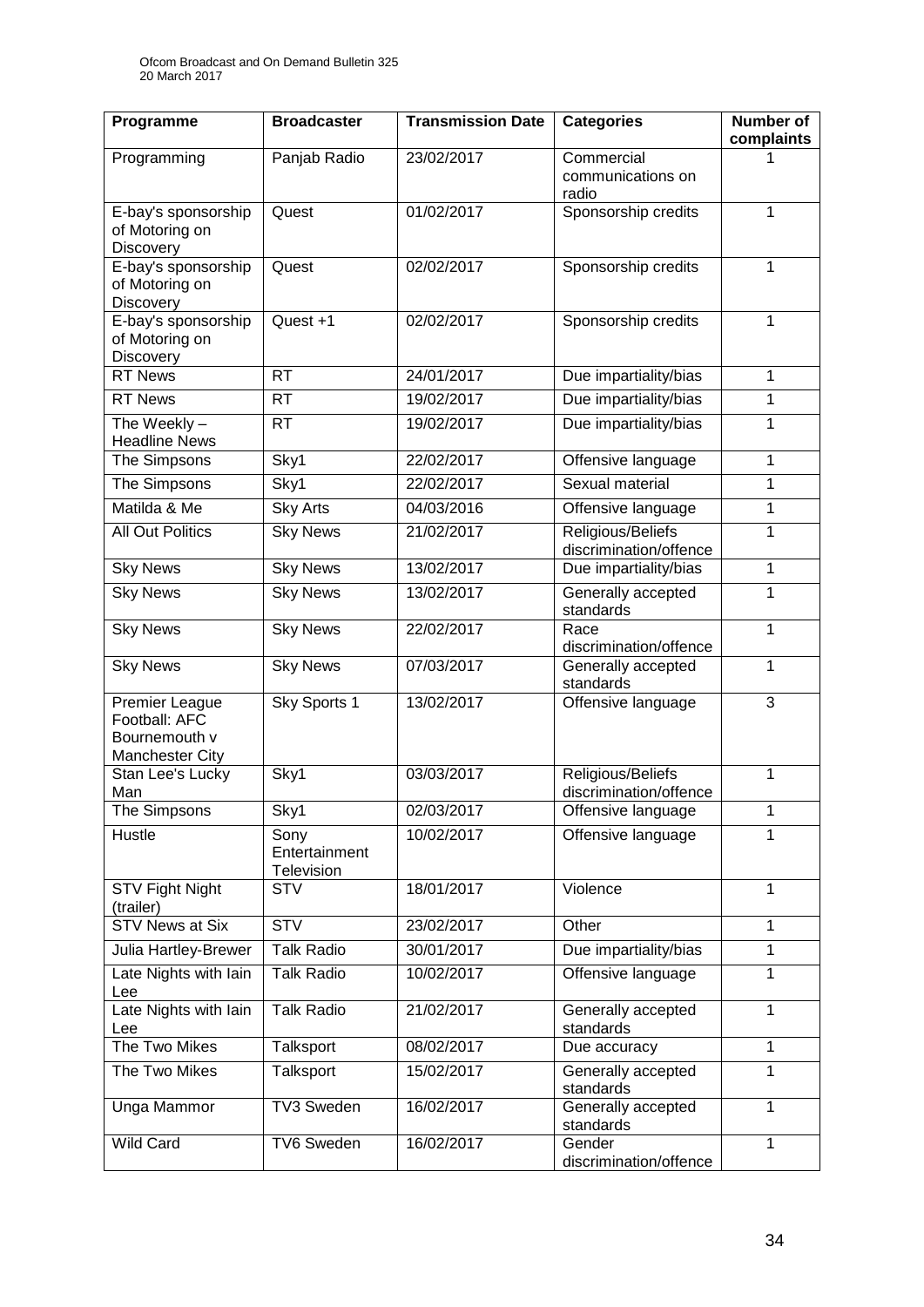| Programme                       | <b>Broadcaster</b> | <b>Transmission Date</b> | <b>Categories</b>                | <b>Number of</b><br>complaints |
|---------------------------------|--------------------|--------------------------|----------------------------------|--------------------------------|
| Love Actually                   | <b>TV8 Sweden</b>  | 16/02/2017               | Gender<br>discrimination/offence |                                |
| <b>Ayurvedic Nature</b><br>Care | Ummah Channel      | 31/12/2016               | Materially misleading            |                                |
| Advertisement                   | Yesterday          | 13/02/2017               | Advertising minutage             |                                |
| <b>History of Violence</b>      | Yesterday          | 20/11/2016               | Due impartiality/bias            |                                |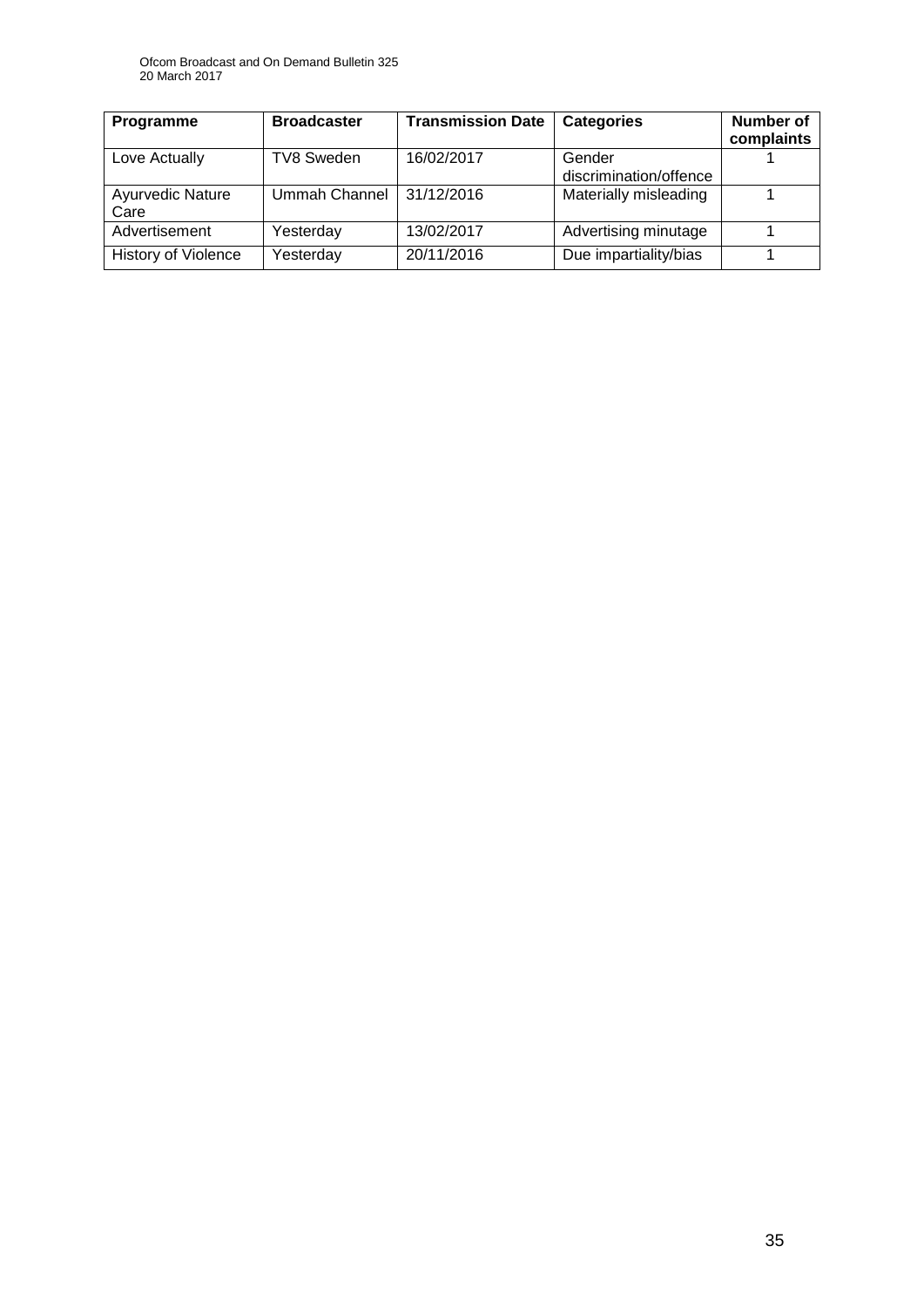# **Complaints outside of remit**

Here are alphabetical lists of complaints received by Ofcom that fell outside of our remit. This is because Ofcom is not responsible for regulating the issue complained about. For example, the complaints were about the content of television, radio or on demand adverts, accuracy in BBC programmes or an on demand service does not fall within the scope of regulation.

For more information about what Ofcom's rules cover, go to: [http://consumers.ofcom.org.uk/complain/tv-and-radio-complaints/what-does-ofcom](http://consumers.ofcom.org.uk/complain/tv-and-radio-complaints/what-does-ofcom-cover/)[cover/](http://consumers.ofcom.org.uk/complain/tv-and-radio-complaints/what-does-ofcom-cover/)

#### **Complaints about television or radio programmes**

For more information about how Ofcom assesses complaints about television and radio programmes, go to:

[https://www.ofcom.org.uk/\\_\\_data/assets/pdf\\_file/0020/55109/breaches-content](https://www.ofcom.org.uk/__data/assets/pdf_file/0020/55109/breaches-content-standards.pdf)[standards.pdf](https://www.ofcom.org.uk/__data/assets/pdf_file/0020/55109/breaches-content-standards.pdf)

| Programme                                                  | <b>Broadcaster</b>                   | <b>Transmission Date</b> | <b>Categories</b>                           | <b>Number of</b><br>complaints |
|------------------------------------------------------------|--------------------------------------|--------------------------|---------------------------------------------|--------------------------------|
| Advertisement                                              | <b>Blaze</b>                         | 28/02/2017               | Advertising content                         | 1                              |
| Advertisement                                              | Channel 5                            | 28/02/2017               | Advertising content                         | 1                              |
| Advertisement                                              | <b>ITV</b>                           | 24/02/2017               | Advertising/editorial<br>distinction        | 1                              |
| Advertisement                                              | <b>ITV</b>                           | 27/02/2017               | Advertising content                         | 1                              |
| Advertisement                                              | <b>ITV</b>                           | 01/03/2017               | Advertising content                         | 1                              |
| Advertisement                                              | Nick Jr Too                          | 09/03/2017               | Advertising content                         | 1                              |
| Advertisement                                              | Various                              | 09/03/2017               | Advertising content                         | 1                              |
| After Brexit: The<br><b>Battle for Europe</b>              | BBC <sub>2</sub>                     | 09/02/2017               | Due impartiality/bias                       | 1                              |
| <b>BBC Politics</b>                                        | <b>BBC Politics</b><br>Website       | 01/03/2017               | Religious/Beliefs<br>discrimination/offence | 1                              |
| Benefits by The<br>Sea: Jaywick                            | My <sub>5</sub>                      | 03/03/2017               | Animal welfare                              | 1                              |
| <b>Channel 4 News</b>                                      | YouTube                              | 10/02/2017               | Outside of remit                            | 1                              |
| Dispatches: Under<br>Lock and Key                          | Channel 4                            | 01/03/2017               | Materially misleading                       | 1                              |
| Newsnight                                                  | BBC <sub>2</sub>                     | 14/02/2017               | Due impartiality/bias                       | 1                              |
| <b>Party Political</b><br>Broadcast by the<br>Labour Party | BBC <sub>1</sub>                     | 02/03/2017               | Materially misleading                       | 1                              |
| <b>Premier League</b><br>Football                          | Sky Sports 1                         | 26/02/2017               | Advertising content                         | 1                              |
| <b>Question Time</b>                                       | BBC <sub>1</sub>                     | 23/02/2017               | Due accuracy                                | 1                              |
| The Andrew Marr<br>Show                                    | BBC <sub>1</sub>                     | 26/02/2017               | Due accuracy                                | 1                              |
| Vision Cruise TV                                           | Holiday and<br><b>Cruise Channel</b> | 19/02/2017               | Teleshopping                                | 1                              |